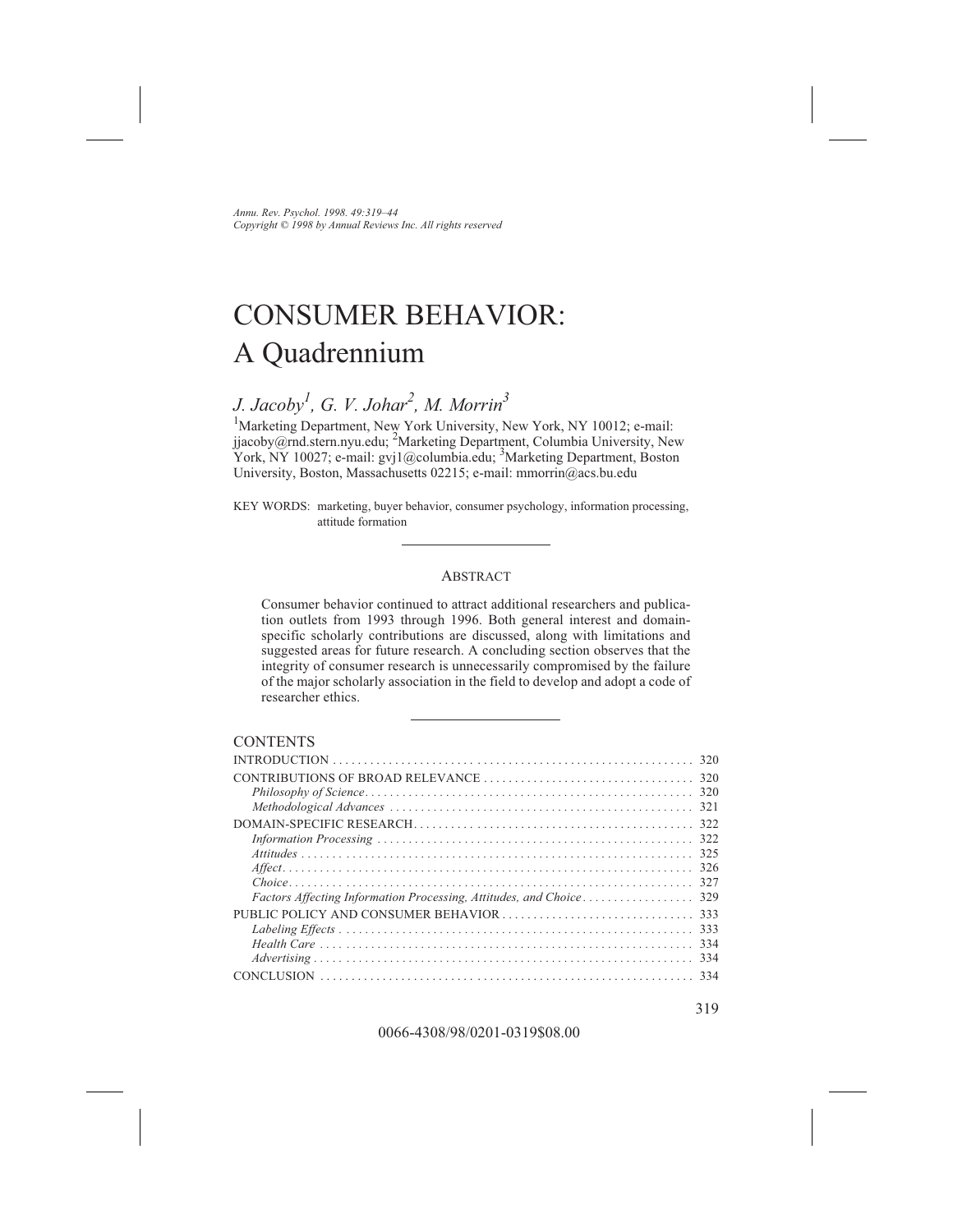# INTRODUCTION

Consumer behavior has been defined as the "acquisition, consumption and disposition of products, services, time and ideas by decision making units" (Jacoby 1975, 1976). While the number of disciplines, researchers, and publishing outlets now studying consumer behavior continues to increase, of necessity attention in this review is confined primarily to work published in the *Journal of Consumer Research, Journal of Marketing, Journal of Marketing Research, Journal of Public Policy and Marketing,* and *Journal of Consumer Psychology* from 1993 through 1996. The first three journals have traditionally published the most rigorous research in the field. The contributors and content of the latter two journals, of more recent origin, suggest that they are approaching the former in repute. Because of space constraints, the works cited in this review are representative rather than comprehensive. Not covered but worthy of attention are papers appearing in *Advances in Consumer Research,* the annual proceedings of the Association for Consumer Research.

# CONTRIBUTIONS OF BROAD RELEVANCE

# *Philosophy of Science*

GENERAL Several papers possess relevance well beyond consumer research. Particularly noteworthy are the very readable philosophy of science papers that constitute an extended debate between Hunt (1992, 1993, 1994) in defense of scientific realism and others (e.g. Peter 1992) propounding a social reconstructionist perspective. Because these papers rely on general examples, which for the most part are not tied to marketing, they make excellent reading for PhD students and scholars across the social sciences.

POSTMODERNISM Sherry (1991) recognized a certain "tension animating the conduct of inquiry in recent years" among consumer researchers. This tension, which continues to be evident, revolves around differences in philosophical and methodological approaches to the field. Historically, the disciplines of psychology (especially cognitive and social) and economics provided the theoretical foundation for most consumer research. Recently, this hegemony has been challenged by postmodern approaches that focus on other avenues of inquiry such as anthropology, sociology, and history. In the past few years, the field saw numerous postmodern methodological approaches advocated and/or explicated, including projective techniques (McGrath et al 1993), ethnography (Arnould & Wallendorf 1994), historical methodology (Smith & Lux 1993), reader-response theory (Scott 1994), critical theory (Hetrick & Lozada 1994),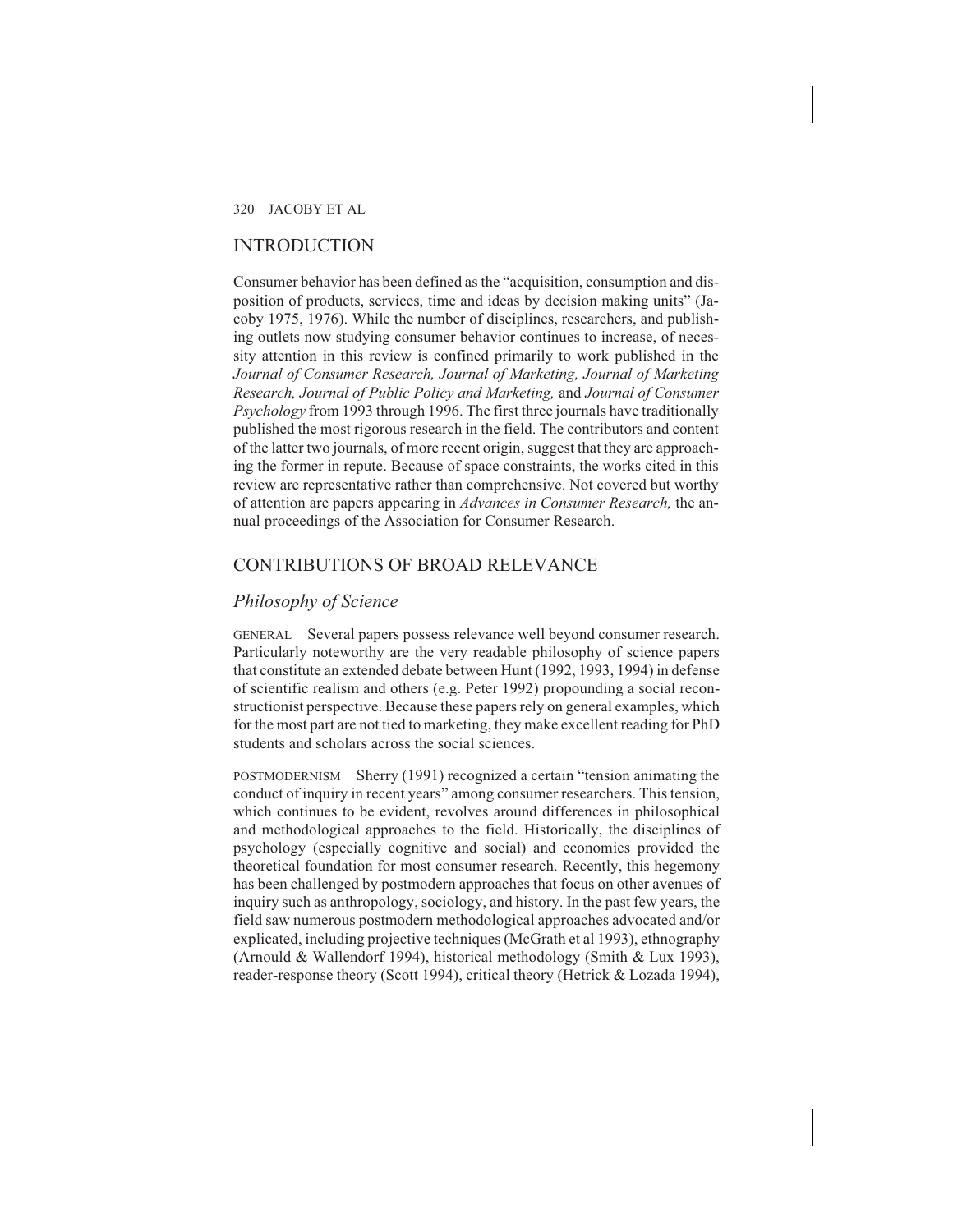deconstruction (Stern 1996), hermeneutics (e.g. Arnold & Fisher 1994, Thompson 1996), and feminist thought (e.g. Bristor & Fischer 1993, Stern 1993). Disagreement was evident: While Gould (1995) advocated introspection, Wallendorf & Brucks (1993) contended that this approach offers little opportunity for theory-building.

Postmodern techniques were used to examine several less traditional areas of inquiry such as skydiving (Celsi et al 1993), gift giving (Belk & Coon 1993), abortion (Patterson et al 1995), baseball spectating (Holt 1995), and pet (Hirschman 1994) and motorcycle (Schouten & McAlexander 1995) ownership. At this point, while some tension continues to be evident, a schism between the positivist and postmodern camps is unlikely. Instead, it looks as if multiple approaches to consumer inquiry will be accommodated in the traditional research outlets.

## *Methodological Advances*

GENERAL Other papers of general interest focused on research methodology. While many psychological phenomena such as information search, attitude formation, and choice are postulated to operate as dynamic, often sequential processes, these phenomena generally have been studied using static, preversus-post methodologies. As an alternative, Jacoby et al (1994) outlined a procedure for capturing and studying the dynamic, ongoing molecular changes in such processes and illustrated how the procedure could be used by studying changes in risk perception as consumers acquired and integrated information.

Other papers addressed issues such as the use of conjoint analysis (Carroll & Green 1995), effect sizes (Fern & Monroe 1996), ANOVA interactions (Ross & Creyer 1993), and nonparametric approaches to signal detection theory (Cradit et al 1994). Researchers also ventured beyond the traditional relative frequency approach to probability theory by using Bayesian techniques to assess the value of manipulation checks (Sawyer et al 1995) and replications (Raman 1994).

SURVEY AND QUESTIONNAIRE DESIGN Much consumer research relies on surveys, and a considerable amount of work has been devoted to questionnaire and survey design. Bickart (1993) and Simmons et al (1993) examined question order effects in surveys, while Menon (1993, Menon et al 1995) examined the memory processes underlying consumers' responses to behavioral frequency questions. Rose et al (1993) suggest that comparative measures (e.g. "Is Brand A superior to Brand B?") are more sensitive in detecting persuasion than noncomparative measures. Webster (1996) found that response quality for surveys is highest when interviewer and interviewee are of the same gender or ethnicity.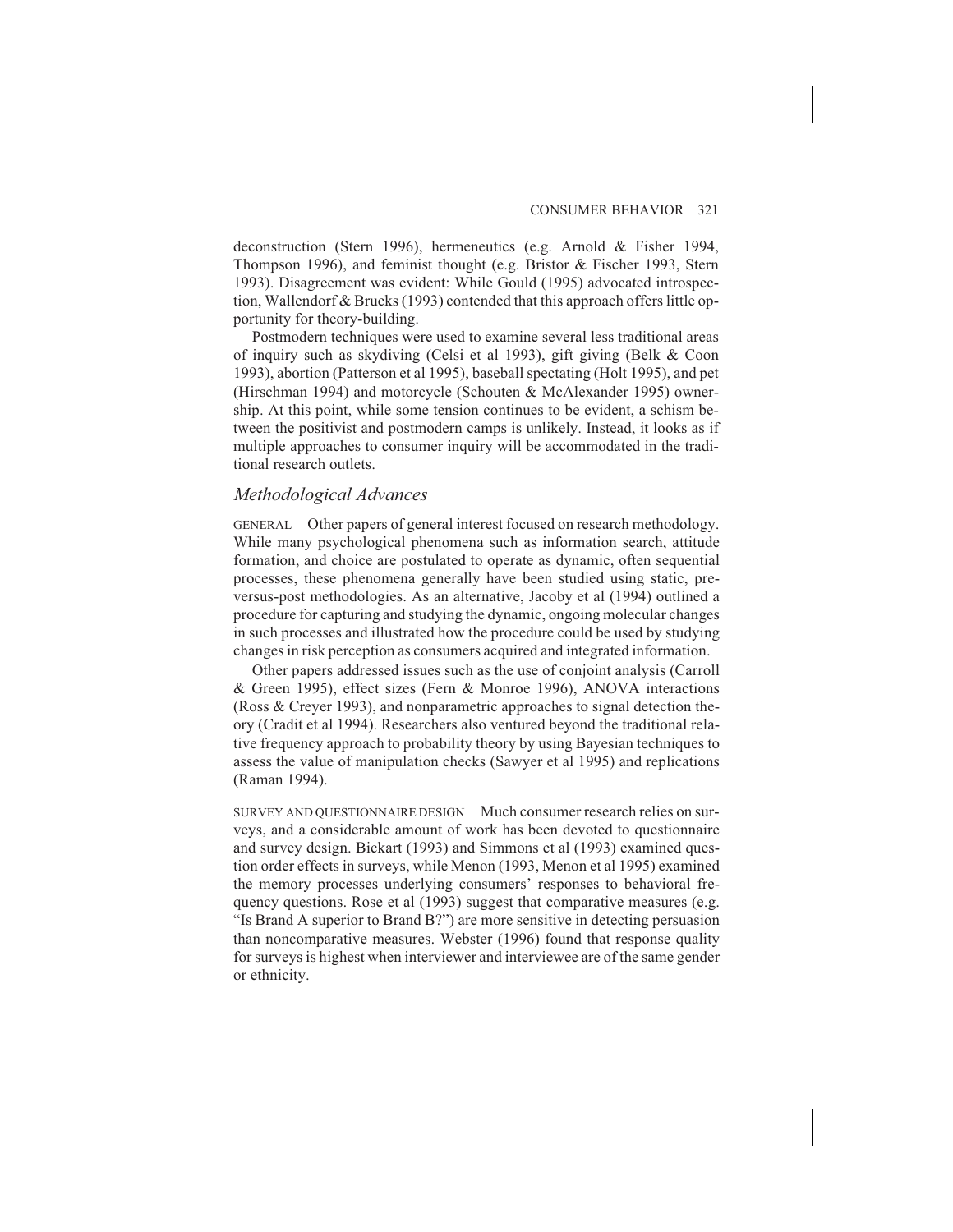VALIDITY AND RELIABILITY Several papers addressed issues concerning validity and reliability. Peterson (1994) conducted a meta-analysis of Cronbach's coefficient alpha across 832 studies and found that the average value of 0.77 was not affected by research design characteristics. Bagozzi & Yi (1993) discussed shortcomings associated with the multitrait-multimethod approach, while Peter et al (1993) addressed reliability problems associated with the use of difference scores. Fisher (1993) and Mick (1996) examined social desirability bias. Darley & Lim (1993) contended that the incidence of demand artifact is higher than that accounted for by subjects who correctly guess a research hypothesis. They suggest that subjects underreport such behavior because they are unaware of conforming. Shimp et al (1993) responded by noting there is little actual evidence for such a contention.

CONSTRUCT DEVELOPMENT Several studies developed or clarified constructs such as expertise (e.g. Mitchell & Dacin 1996, Park et al 1994), satisfaction (e.g. Mano & Oliver 1993), materialism (e.g. Richins 1994), vanity (Netemeyer et al 1995), and consumer innovativeness (Manning et al 1995).

# DOMAIN-SPECIFIC RESEARCH

By focusing on the 42 most published scholars in the *Journal of Consumer Research* during its first 15 years, Hoffman & Holbrook (1993) provided interesting perspective on those whose scholarly contributions exerted the greatest influence upon research published in that journal. Admonishing the field for its changed and, what he believes are, misdirected priorities, Wells (1993) proposed guidelines designed to produce more meaningful and useful research. These include being interdisciplinary in nature, stimulating industry and government participation, and expanding the focus beyond the US marketplace. Research has tended to focus on the mental processes of individual decision makers when acquiring and consuming; scant attention was devoted to disposition (an exception is Taylor & Tod 1995). Much of this work is decidedly psychological in nature, relying largely on the experimental method. While other orientations abound, the cognitive perspective remains dominant. Below we summarize the domain-specific literature in an order suggested by stages in consumer decision-making: the processing of information, formation of attitudes, choice, and factors affecting these processes.

## *Information Processing*

SENSATION AND PERCEPTION Historically, sensation and perception have been accorded little attention by consumer researchers. Not surprisingly, work is confined primarily to visual or auditory processes, as most forms of marketing communications rely on one (i.e. print, radio) or both (i.e. television) of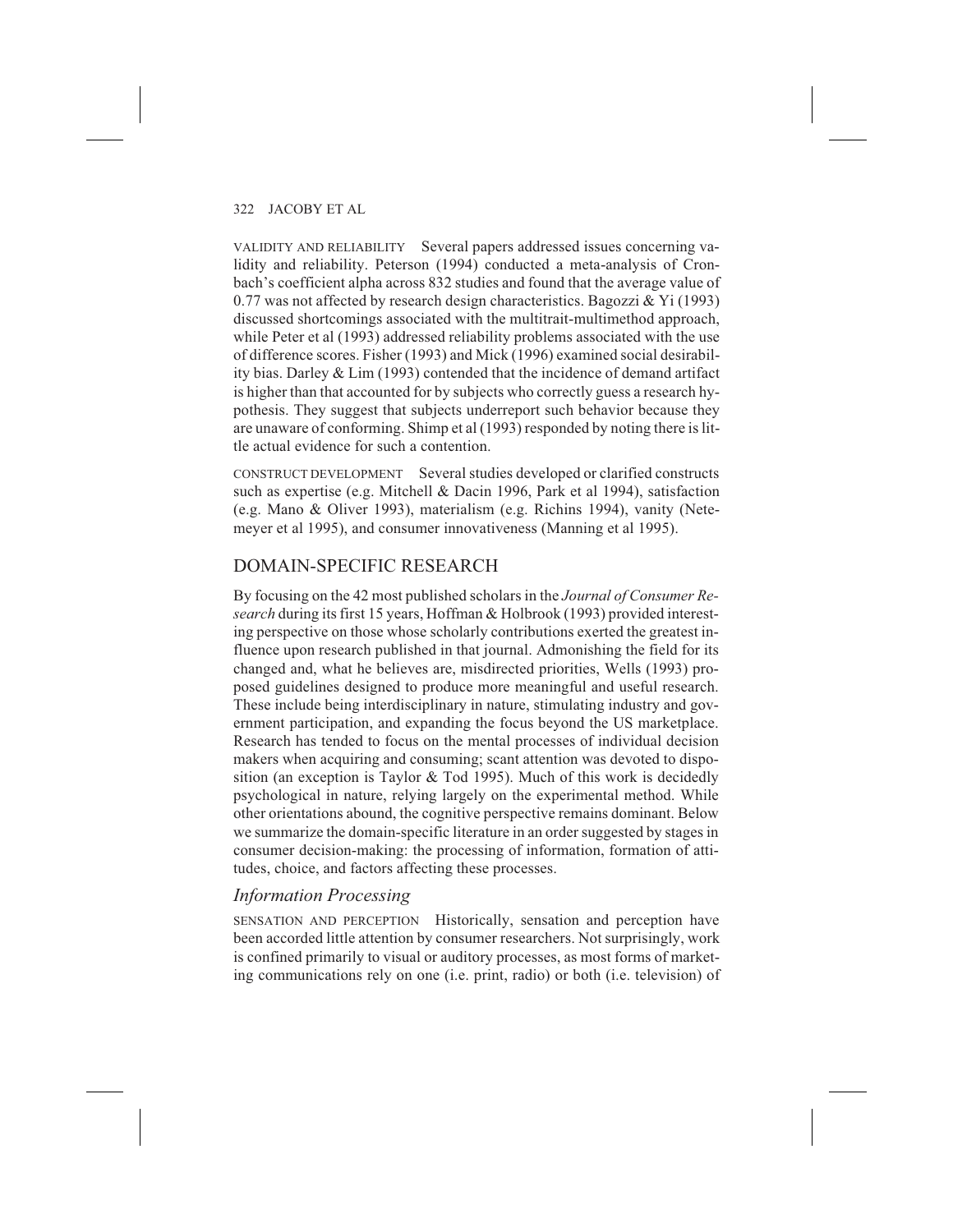these modes. An exception is work examining the impact of odors on consumer behavior (e.g. Mitchell et al 1995, Spangenberg et al 1996). Raghubir & Krishna (1996) introduced the notion of spatial perceptions to the field. The relatively underresearched sensory processes of smell, taste, and touch suggest promising avenues for future work.

ATTENTION Attention refers to the momentary focusing of processing capacity on a particular stimulus. Research in this area focuses predominantly on advertising applications. For example, several field studies examined the impact of "zipping" (or fast-forwarding a VCR during commercials) and "zapping" (or changing channels during commercial breaks) on attention. Finding zapped ads more effective than uninterrupted ads in affecting purchase behavior, Zufryden et al (1993) speculate that this is due to increased attention during the zapping process. Attention to packages on store shelves, as measured by eye fixations, was examined in a supermarket simulation by Russo & Leclerc (1994). Janiszewski (1993) examined the impact of pre-attentive ad processing on affective response to brand names.

CATEGORIZATION After being detected and attended to, stimuli must be identified or given meaning, that is, categorized. Goodstein (1993) utilized categorization theory to explain why ads that are atypical of an ad schema tend to provoke more extensive processing. Categorization theory also played a major role in issues related to brand equity and extension strategies (e.g. Broniarczyk & Alba 1994a, Dacin & Smith 1994, Peracchio & Tybout 1996). Ratneshwar et al (1996) used the concept of goal-derived categories to explain when and why consideration sets may include alternatives from different product categories. Lefkoff-Hagins & Mason (1993) showed that products perceived to be similar are not always similarly liked, because cognitive judgments of similarity are based on different product attributes than are judgments of preference.

The use of metaphors, which may be thought of as special types of categories, is gaining favor among consumer researchers. Spiggle (1994) discussed metaphors as a way to interpret qualitative data. Interest in metaphors and analogies is likely to increase, as advertisers of ever more technological products seek ways to communicate product features in an easily understandable manner.

INFERENCE MAKING Consumers may choose to think more about stimuli after they have been categorized and develop additional beliefs based on the stimulus information, that is, engage in inference making. Consumer inference making has generally been examined in terms of applications to advertising communications, and this continued to be true in the past several years. Johar (1995) showed that highly involved consumers draw inferences from incom-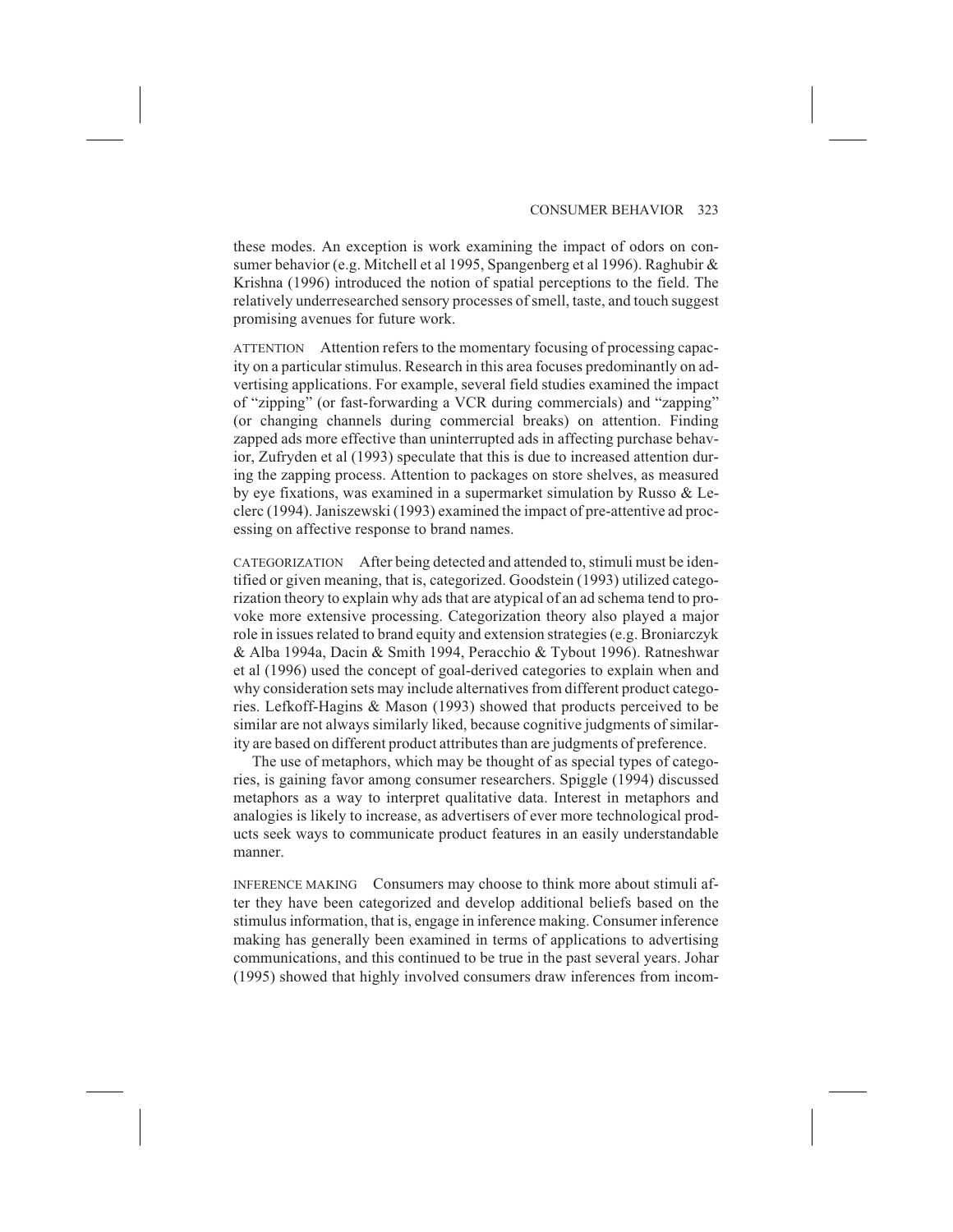plete comparison ad claims at the time of processing the ad; however, brand belief questions may induce less involved consumers to draw such inferences at the time of measurement. Campbell (1995) examined the negative inferences consumers make about advertiser intent when attention-getting tactics, such as identifying the brand name late in a commercial, are used. Consumer inference making was also examined in terms of pricing (Pechmann 1996), warranties (Boulding & Kirmani 1993), and alpha-numeric brand names (Pavia & Costa 1993). Carpenter et al (1994) examined the brand differentiation inferences consumers make when exposed to product attributes that only appear to create meaningful differences, and Broniarczyk & Alba (1994b) examined the formation of spontaneous inferences about missing attribute information.

INFORMATION SEARCH Most of this work focuses on consumers' conscious efforts to obtain information about durable goods or those associated with high financial or social risk. For example, Putsis & Srinivasan (1994) modeled the search patterns of new car buyers. Leong (1993), on the other hand, examined information search for low-involvement goods among Hong Kong consumers, and Grewal & Marmorstein (1994) examined the amount of price search that takes place as a function of the absolute size of the price of an item. The effects of information type (i.e. search versus experience attributes) on search behavior were examined by Wright & Lynch (1995). Cole & Balasubramanian (1993) found that the elderly were less likely than the young to search for nutritional information. Much of this work now takes place using computer simulations (e.g. Coupey 1994), and this trend is likely to continue. Web site navigation is a natural area for future research.

MEMORY Alba et al (1991) suggested that memory has had a subordinate role in theorizing about consumer decision processes because the majority of this research has focused on advertising effects rather than on choice behavior. This continued to be true in the last several years, but the impact of memory was felt in other areas, such as brand equity (Keller 1993, Loken & Roedder John 1993), and consideration set formation (e.g. Hutchinson et al 1994, Kardes et al 1993). Broniarczyk & Alba (1994a), for example, found that brand-specific associations moderate the well-documented effects of brand affect and product category similarity on consumer evaluations of brand extensions.

Much work on memory continued to revolve around factors that affect memory for advertising. Friestad  $&$  Thorson (1993) examined variables, such as encoding strategy, that affect ad retrieval. Although it is generally thought that advertising clutter reduces recall, Brown & Rothschild (1993) found that consumer memory remained steady or improved as number of ads increased.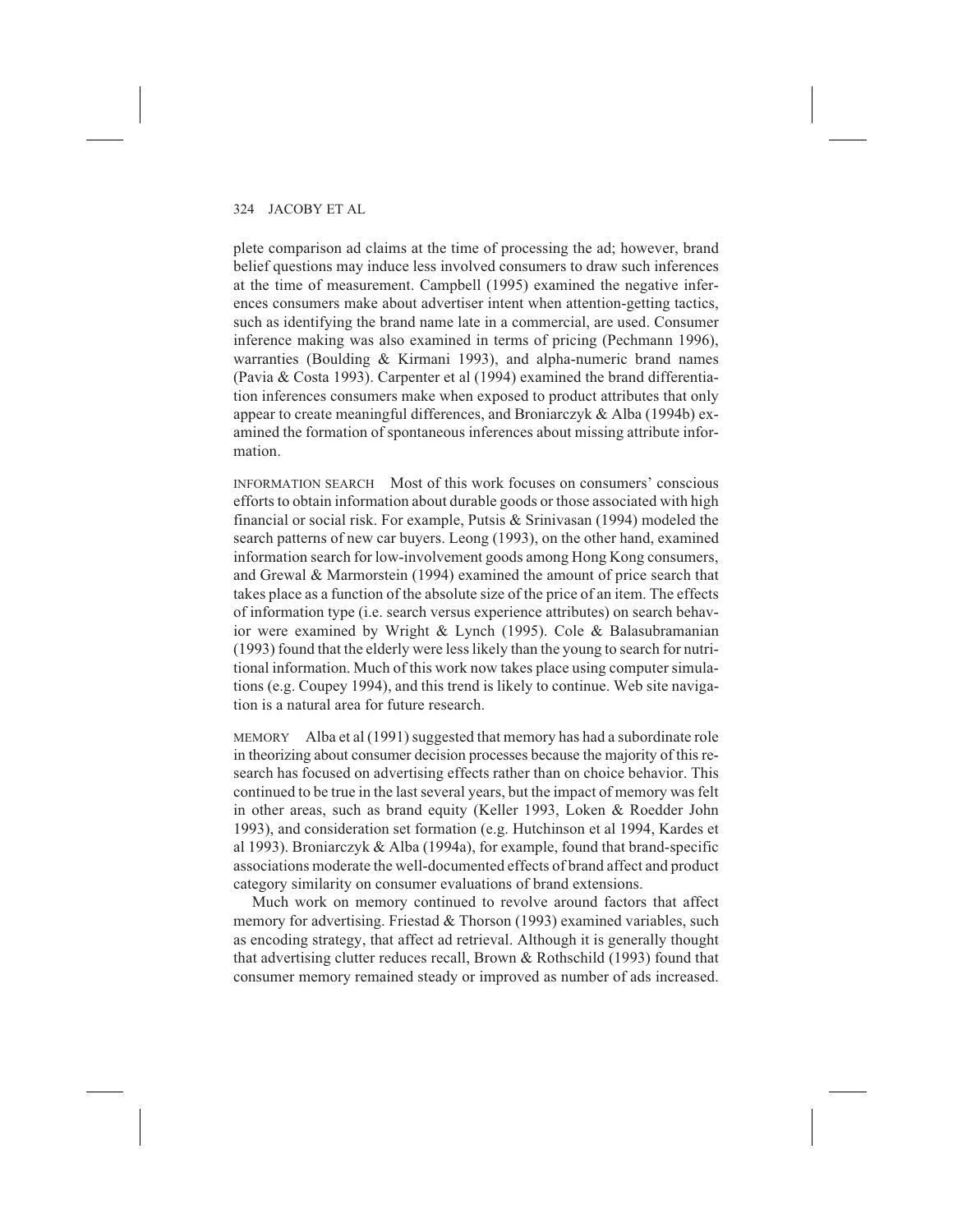Singh et al (1994) found that it is better for ads to have been spaced with a significant (short) time lag when memory is measured after a long (short) delay.

Schmitt et al (1994) examined differences in brand recall as a function of ad modality (and memory mode) for consumers with an alphabetic (e.g. English) versus idiographic (e.g. Chinese) native language. Unnava et al (1994) found that message order affected persuasion only for radio, not print, ads. It was suggested that this results from a first-in first-out retrieval strategy used only in the auditory mode. Schmitt et al (1993) reported that congruency among print ad elements facilitates consumer memory. Kellaris et al (1993) also examined the notion of ad memory and congruency but in the context of whether background music evokes message-congruent thoughts.

## *Attitudes*

Research on attitude structure, formation, and change remained a dominant focus, with theoretical models borrowed from social psychology applied and extended in the consumer behavior domain. The uniqueness of the consumer context is illustrated by Friestad & Wright's (1994) persuasion knowledge model. They suggest that knowledge about persuasion agents' goals and tactics can influence attitudes, and that researchers need to incorporate this factor into their models. Relatedly, Kover (1995) reports that even copywriters hold implicit theories of how their ads persuade consumers.

An important issue concerns whether attitudes are cognitive or affective in nature. Fishbein & Middlestadt (1995) argue in favor of the traditional cognitive or belief-based models and suggest that other, more recent models (e.g. mere exposure, affective transfer, peripheral routes) may be the result of methodological artifacts. In contrast, Herr (1995) argues that Fishbein's theory of reasoned action, widely adopted by consumer researchers, is not falsifiable and may apply only to high-involvement purchases.

ATTITUDE FORMATION AND PERSUASION Advertising messages differ from other messages examined in social psychology in that they are more complex, have a persuasion goal, and often contain both verbal and visual elements. Much work on persuasion in advertising applies the Elaboration Likelihood Model (Petty & Cacioppo 1981, Chaiken 1980) or extends one of the central tenets of the model. Haugtvedt & Wegener (1994) offered extent of messagerelevant elaboration as a moderator of order effects (primacy vs recency) in persuasion. Meyers-Levy & Peracchio (1995) showed that use of color in an ad improves persuasion only when consumers have the ability (processing resources) to process the message, while Pham (1996) challenged the prevailing view that diminished ability increases reliance on an ad's peripheral cues. Heath et al (1994) found that peripheral ad cues, such as spokesperson fame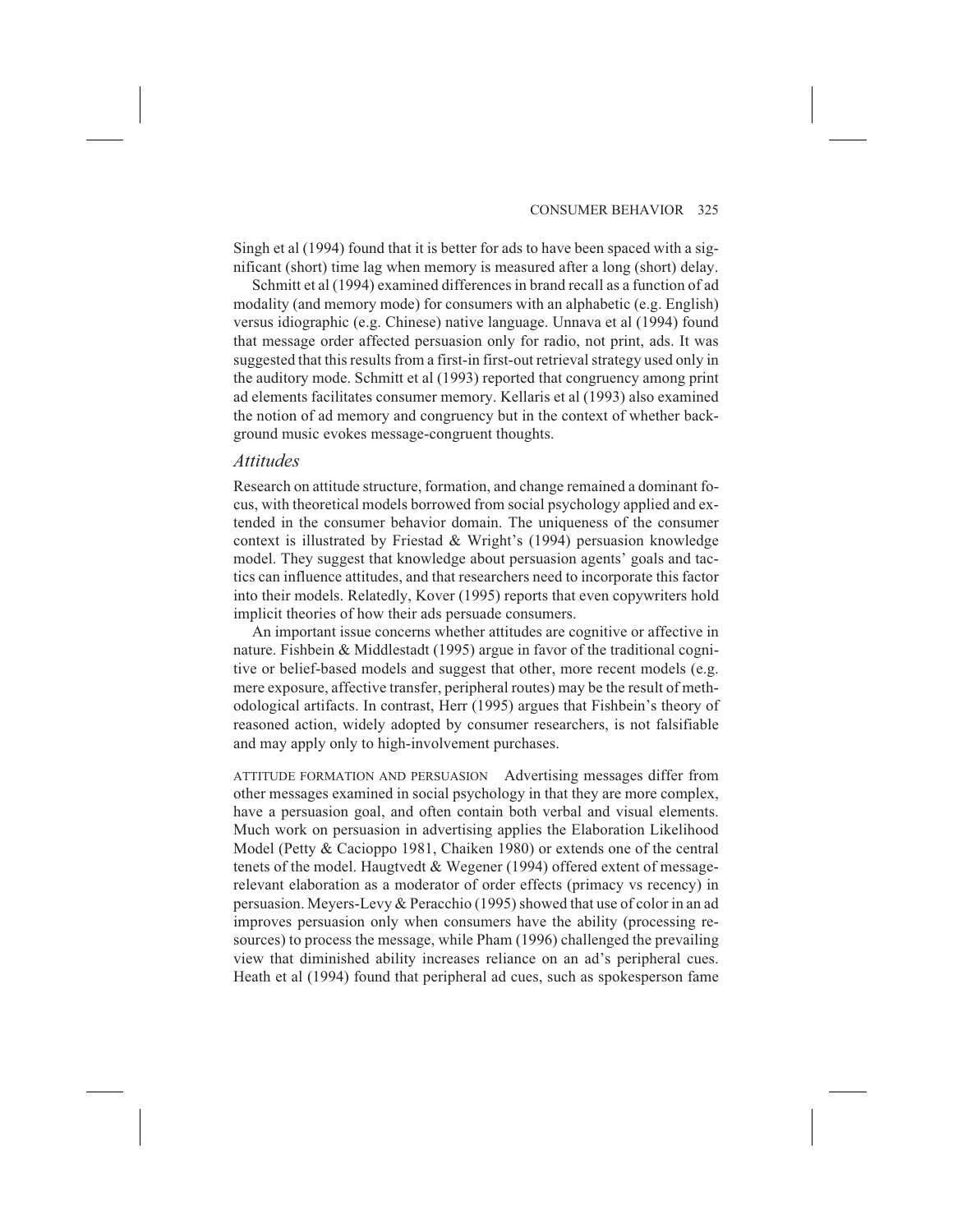and copy vividness, influenced attitudes only in competitive settings. This research has also found that peripheral cues can be processed elaborately and be effective even when involvement is high. Further support for this notion comes from Li & Wyer (1994) and Maheswaran (1994) who examined country-oforigin as an extrinsic cue.

Peracchio & Meyers-Levy (1994) focused on images in advertising and found that cropping objects irrelevant to verbal ad claims enhanced product evaluations of subjects motivated to process the ad. Burnkrant & Unnava (1995) found that the use of self-referencing in ads (e.g. "You know that...") increased message elaboration and persuasion when message arguments were strong. Meyers-Levy & Peracchio (1996) found that, for subjects motivated to attend to an ad, a moderate increase in self-referencing enhances persuasion, whereas an extreme increase undermines it. Research has also focused on attitude toward the advertisement (e.g. Tripp et al 1994).

CONDITIONING Classical conditioning theory suggests that the repeated pairing of a neutral stimulus (such as an ad or brand) with a stimulus known to elicit a desired response (such as pleasant music) will result in a transfer of affect from the latter to the former. While there had been disagreement in the field over whether prior studies had demonstrated conditioning effects or merely demand artifacts, Janiszewski & Warlop (1993) found evidence for classical conditioning effects, reporting that they also increased attention and transferred meaning. Kim et al (1996) found that brand attitudes can be conditioned not only through direct affect transfer but also through the formation of inferential beliefs.

ATTITUDES AND BEHAVIOR Instead of measuring the relationship between attitudes and actual purchase or usage, most research examines purchase intent. Lacher & Mizerski (1994), for example, found that different types of affective responses to music were related to purchase intent. Results from Morwitz et al (1993) suggest that measuring purchase intent is reactive—asking questions about intention to buy increased purchase likelihood, but asking those with low levels of intent several times about their intention to buy decreased purchase likelihood.

Some research examined actual behavior. Rook & Fisher (1995) found that impulse buying was affected by normative beliefs about its appropriateness. Smith (1993) examined how advertising attitudes and brand beliefs influence brand attitudes after product trial.

## *Affect*

AFFECT AS INDEPENDENT VARIABLE Affect as an independent variable has been most commonly investigated in terms of the impact of mood on consumer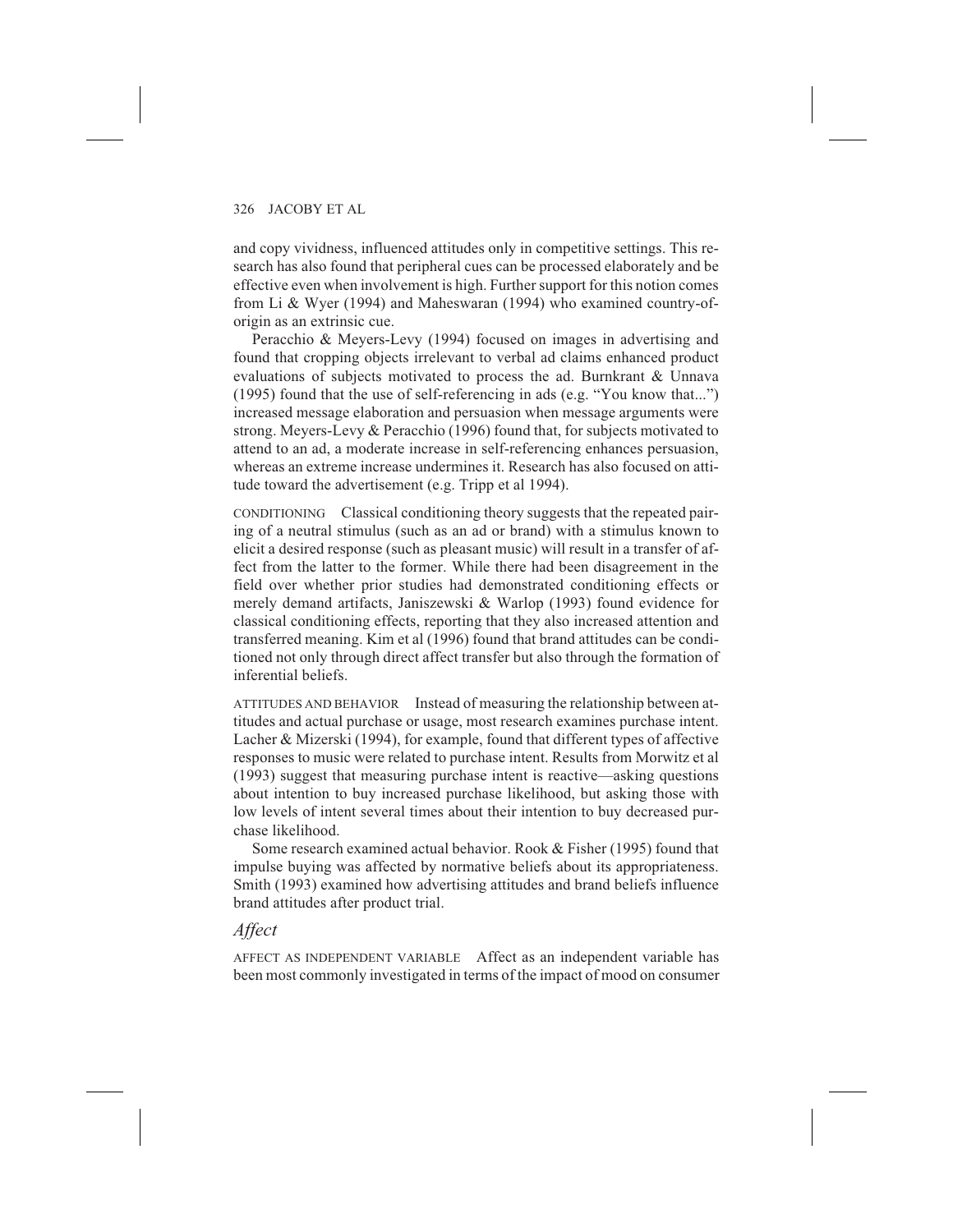behavior. Consumers in a positive mood were found to engage in more varietyseeking behaviors except when negative product features were made salient (Kahn & Isen 1993). In a study of stereo speakers, Gorn et al (1993) found that good mood improved product evaluations, unless subjects were made aware that music heard on the evaluated product was the source of their mood. Kellaris & Kent (1994) explored specific characteristics of music, such as tempo, tonality, and texture, on consumer affective responses such as pleasure, arousal, and surprise. Swinyard (1993) found that good mood resulted in more positive shopping intentions only among high involvement subjects with a good shopping experience.

Other research has classified affect as a moderator variable. For example, Holbrook & Gardner (1993) found that the emotion of pleasure moderates the relationship between arousal and consumption duration.

AFFECT AS DEPENDENT VARIABLE Much of this research studies affective reactions to advertising. Bagozzi & Moore (1994) found that compared to rational appeals, emotional appeals in public service announcements led to greater negative emotions, greater empathy, and a desire to help. Further, the greater the magnitude of negative emotions, the stronger the empathic response. Positive emotions may influence evaluations via simple decision heuristics, whereas negative emotions may motivate detailed analysis of the event (Murry & Dacin 1996).

Other research has examined measurement of affect and changes in affect over time. The warmth monitor is an example of a continuous measure of emotional reactions where respondents viewing an ad move a pencil line steadily down the page and to the right when warmth is experienced (Aaker et al 1986). Abeele & Maclachlan (1994) found this measure to be reliable and proposed measuring variations in warmth over different ad segments rather than using the entire ad as the stimulus.

### *Choice*

HEURISTICS AND BIASES Contrary to standard economic theory, which assumes people engage in fully rational, optimizing choice behavior, behavioral decision theory suggests that consumers often use a number of simplifying decision rules or heuristics. Mazumdar & Jun (1993), for example, found that consumers evaluate multiple price decreases more favorably than single price decreases, and a single price increase more favorably than multiple price increases, in accord with Thaler's work (1985) on mental accounting. In a similar vein, Yadav (1994) examined the effects of anchoring and adjustment on evaluations of product bundles. Simonson et al (1993) showed how irrelevant preference arguments bias consumer choice. Heath et al (1995) examined the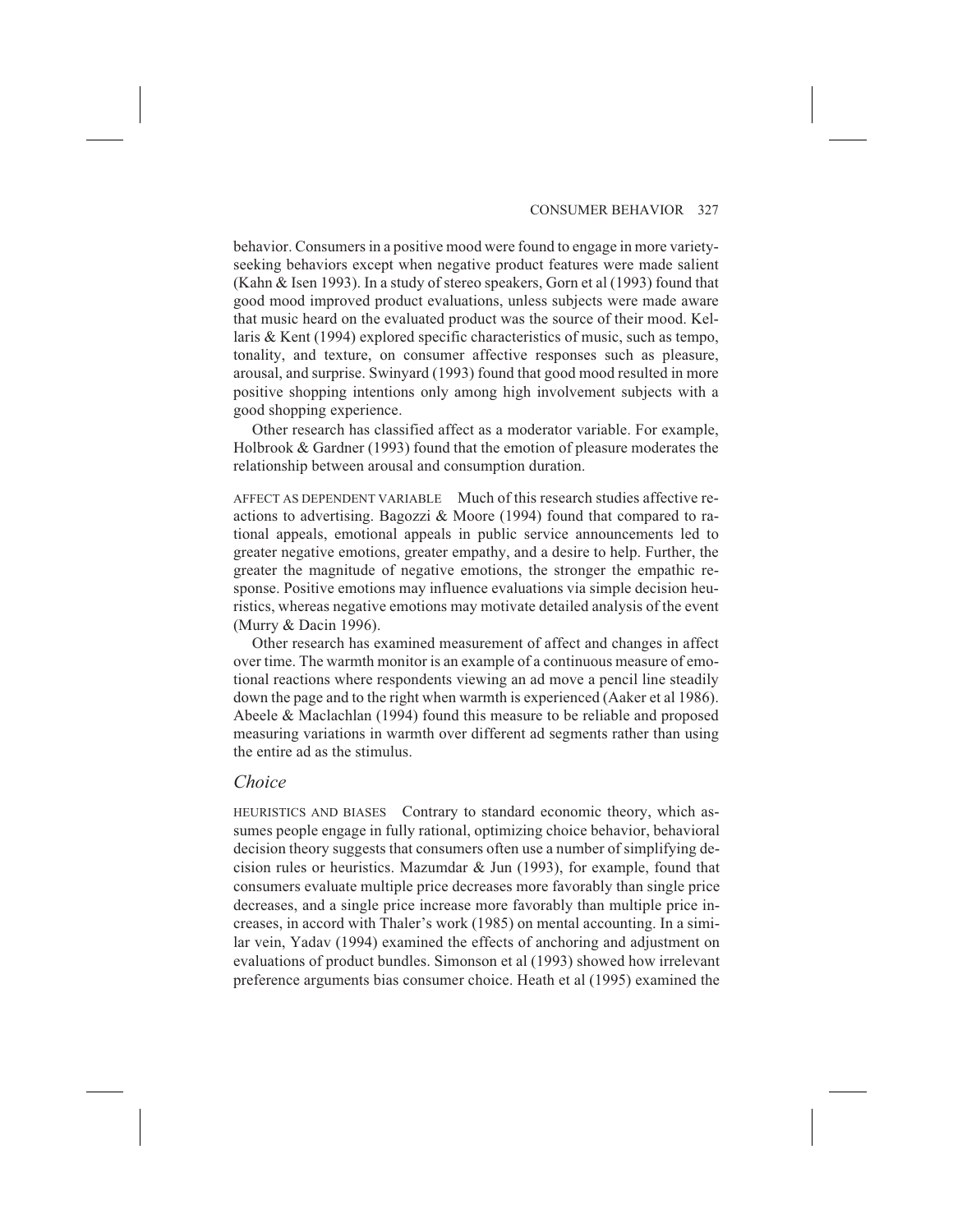effects of stating discounts in percentage versus absolute dollar terms. Research has also investigated the impact of new brand entry on brand preferences (e.g. Heath & Chatterjee 1995, Lehmann & Pan 1994), and of number and type of product features on brand choice and judgment (e.g. Nowlis & Simonson 1996). Sethuraman et al (1994) analyzed consumers' use of brand versus attribute-based processing strategies when consumers use cutoff decision rules. Additional research is needed to develop theoretical explanations for the heuristic strategies uncovered to date.

Interestingly, a backlash to this line of work has become evident, with several articles focusing on how supposedly nonoptimal heuristic strategies can, in fact, be quite appropriate and optimizing in given situations. Wernerfelt (1995), for example, demonstrates how the compromise effect can be a fully rational decision process when understood in terms of how consumers use market data to infer utilities. West et al (1996) demonstrated that consumers exhibit more consistent preferences when provided with a consumption vocabulary, and Kahn & Baron (1995) found that although consumers do not want to use compensatory decision processes when choosing high-stakes products (such as financial investments or medical procedures), they do want their agents/advisers to do so. Baumgartner (1995) showed how consumers' prior expectations can actually improve the accuracy of covariation judgments and hence that prior expectations should not necessarily be considered biasing or dysfunctional.

VARIETY SEEKING AND DECISION TIMING Greenleaf & Lehmann (1995) classified the reasons people delay making consumer decisions. In the related area of variety-seeking behavior, Menon & Kahn (1995) found that behavior is moderated by the amount of stimulation provided by other sources in a given choice context.

SATISFACTION Research on consumer satisfaction has tried to pin down its determinants and to differentiate it from other constructs, such as evaluation. Spreng et al (1996) proposed a new model of satisfaction that builds on the well-established expectation disconfirmation paradigm by including attribute satisfaction, information satisfaction, and the impact of marketing communications in a single model. Arnould & Price (1993) examined satisfaction derived from white-water rafting and described the experience as one of hedonic consumption; they also suggested a weak link between expectations and satisfaction. Ostrom & Iacobucci (1995) suggest customer satisfaction is based on different attributes for different types of services. Mohr & Henson (1996) demonstrated greater customer satisfaction when employees are of the expected gender in gender-typed jobs. Johnson et al (1995) proposed that expec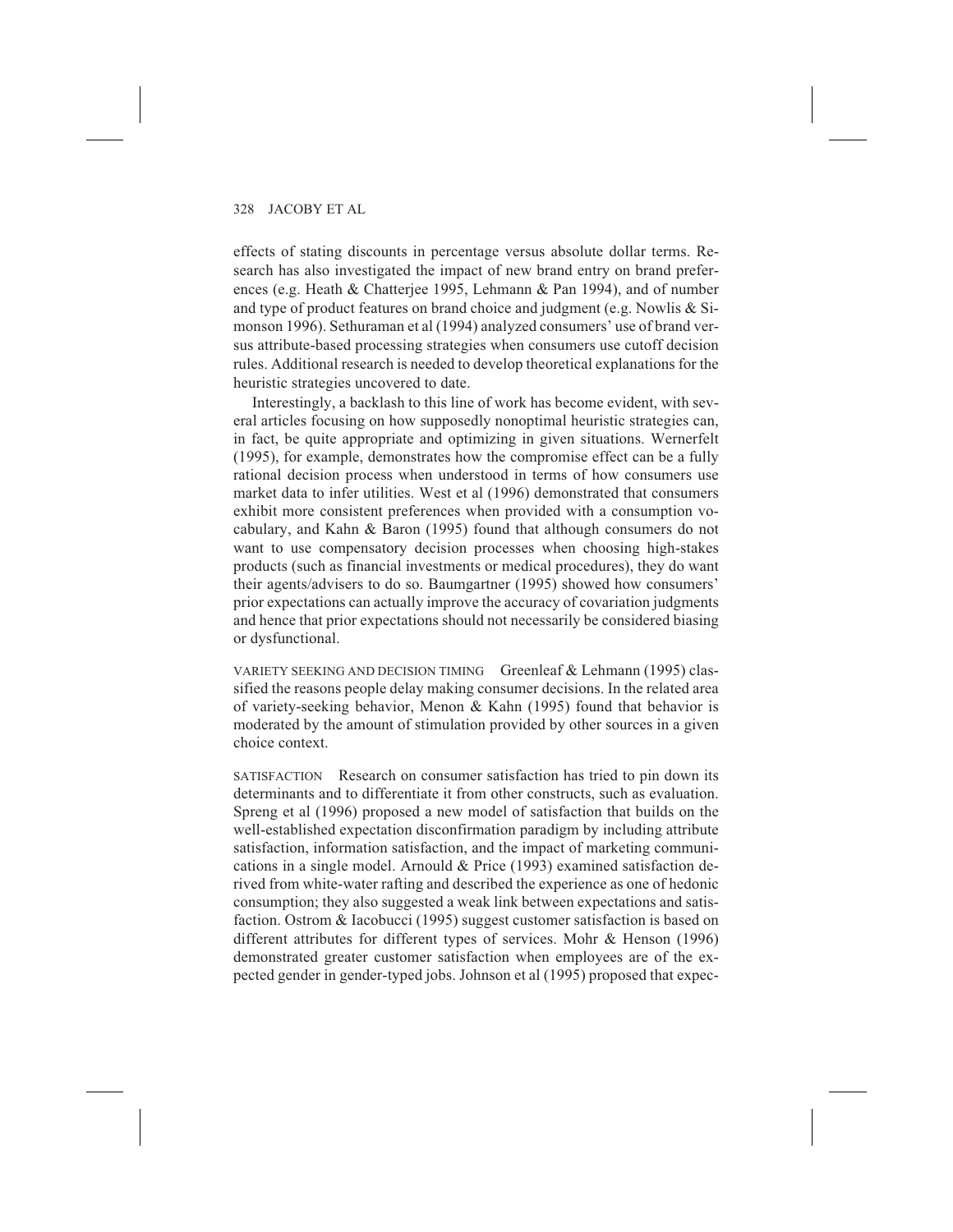tations and satisfaction are dynamic in nature. Gardial et al (1994) differentiated satisfaction from postpurchase evaluation experiences and found that consumers understand the two constructs differently. However, consumers' interpretations of satisfaction do not appear to differ from their evaluations of service quality (Iacobucci et al 1995).

## *Factors Affecting Information Processing, Attitudes, and Choice*

INTRINSIC FACTORS *Age* Young consumers have received considerable attention (cf Peracchio 1993). Macklin (1994, 1996) examined the effects of ad visuals on children's recall of product information and found most effective encoding for dual-mode messages (audio and visual). Macklin (1994) and Gregan-Paxton & John (1995) found developmental differences when comparing preschoolers with school age children. Antismoking (vs control) advertising was found to decrease adolescent nonsmokers' ratings of a smoker's common sense, personal appeal, maturity, and glamour (Pechmann & Ratneshwar 1994), suggesting that nonsmoking adolescents are well aware of the dangers of smoking.

Although the population is aging, little research has examined elderly consumers. An exception is work by Tepper (1994) that studied how and why age segmentation cues inhibit responsiveness to discount offerings made to the elderly. Her findings support a stage model such that consumers progress over time through phases of responsiveness to "senior citizen" labeling. Holbrook has taken a different perspective on age by examining nostalgia preferences (1993, Holbrook & Schindler 1994). This research suggests that age and nostalgia proneness (an individual difference variable) act independently to influence nostalgia preferences and that consumers tend to form enduring preferences during a sensitive period in their lives. Some researchers argue that cognitive age (i.e. how old one feels), rather than chronological age, is the important construct (Auken & Barry 1995).

*Gender and ethnicity* Iacobucci & Ostrom (1993) found that women base their evaluations of services more on relational aspects of the encounter, whereas men base their evaluation more on core aspects of the service and goals achieved.

Research on minority groups has been scarce. Deshpande & Stayman (1994) found that members of minority groups consider an ad spokesperson from their own ethnic group to be more trustworthy and that this leads to more positive brand attitudes. Webster (1994), using Hispanic couples living in the United States, reported that at lower levels of cultural assimilation (as measured by language spoken in the home), husbands were more likely to dominate the decision processes. Some work suggests that numerical minorities in con-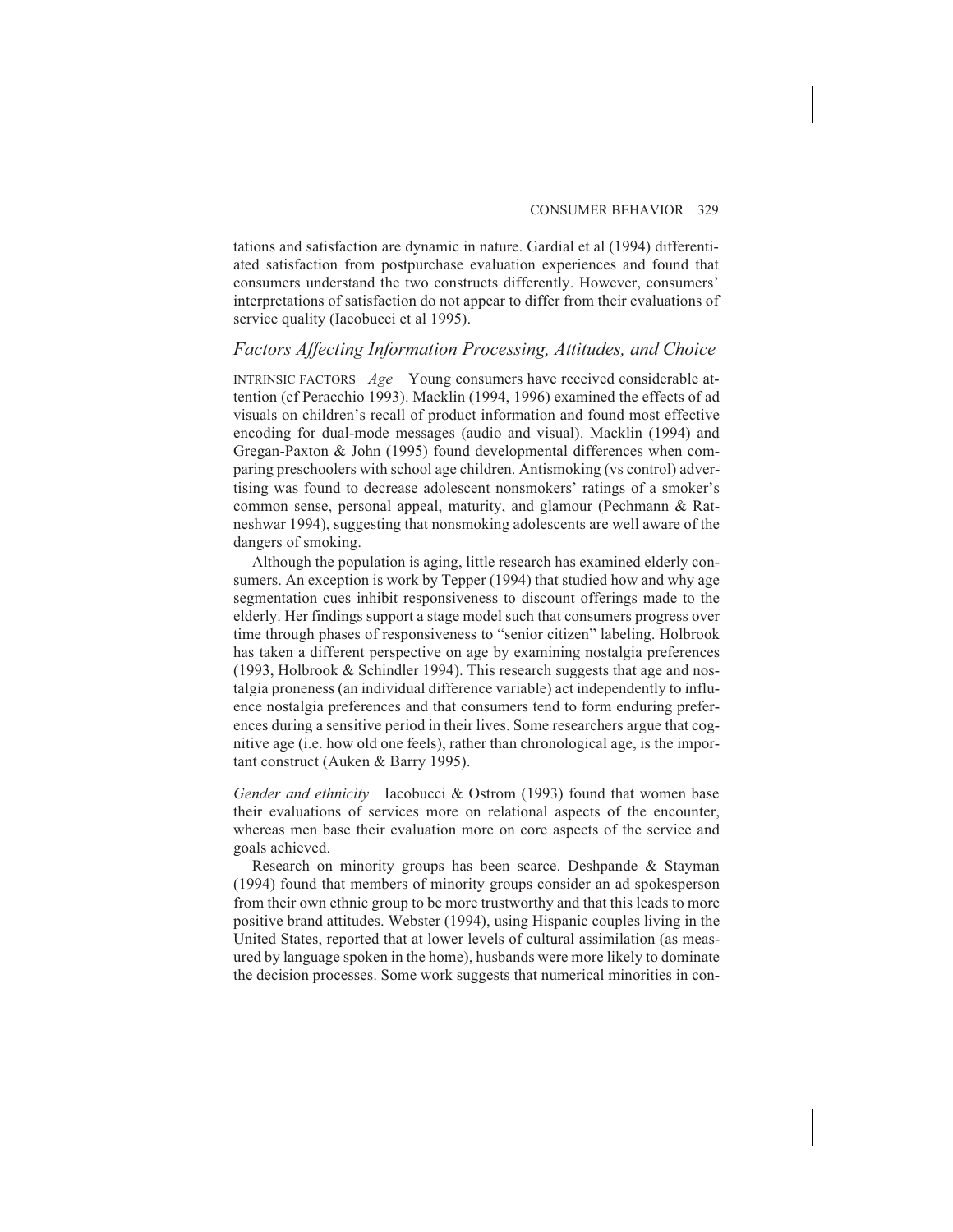sumption settings (e.g. restaurants) adjust their distinctiveness by reducing perceived dissimilarities rather than increasing perceived similarities between themselves and nonminority members (Wooten 1995).

*Personality* Research in the area of personality has focused on defining and measuring traits such as materialism (Hunt et al 1996), material possession attachment (Klein et al 1995), vanity (Netemeyer et al 1995), deal proneness (Lichtenstein et al 1995), and compulsiveness (Faber et al 1995). For example, Lichtenstein et al (1995) found that deal proneness is domain specific (e.g. coupon proneness vs sale proneness). Other work has investigated the effects of these variables on attributions, judgments, and choice (e.g. Hunt et al 1996).

Values can also be viewed as a personality variable. Research suggests that values differ across countries and can predict behaviors such as tipping (Lynn & Zinkhan 1993). One stream of research argues that the value of possessions resides in the public and private meaning they have for consumers and that materialistic consumers can be perceived, as well as perceive other people, in terms of their possessions (Hunt et al 1996, Richins 1994).

*Perceptions* Consumer perceptions of price and risk have been examined. Krishna & Johar (1996) found that offering different deal prices over time affects perceptions of deal frequency, average deal price, and price consumers are willing to pay for the brand. Alba et al (1994) found that frequency of price advantage exerted a dominating influence beyond that of price expectations (i.e. prior beliefs) to influence consumer price perceptions.

Perceived risk has been examined in terms of its antecedents (Grewal et al 1994, Jacoby et al 1994) and consequences (Dowling & Staelin 1994, Morris et al 1994). Grewal et al found that the effect of price on performance risk perceptions is greater when the message is framed negatively (vs positively) and when source credibility is low (vs high). Muthukrishnan (1995) found that decision ambiguity creates advantages for incumbent (vs attack) brands because of overconfidence in the superiority of incumbent brands and consumers' risk aversion. Perceived risk is an important construct that affects risk-handling activities such as search behavior, especially when product-specific risk (an element of perceived risk) is greater than the acceptable risk (Dowling & Staelin 1994).

EXTRINSIC FACTORS *Family, interpersonal, and group influences* Family appears to be an important influence on purchase incidence and choice (e.g. Beatty & Talpade 1994). Some research (Schaninger & Danko 1993) has examined family life-cycle stages. Wilkes (1995) validated the household lifecycle concept by showing that as households pass from one stage of the life cycle to another, their expenditure patterns change.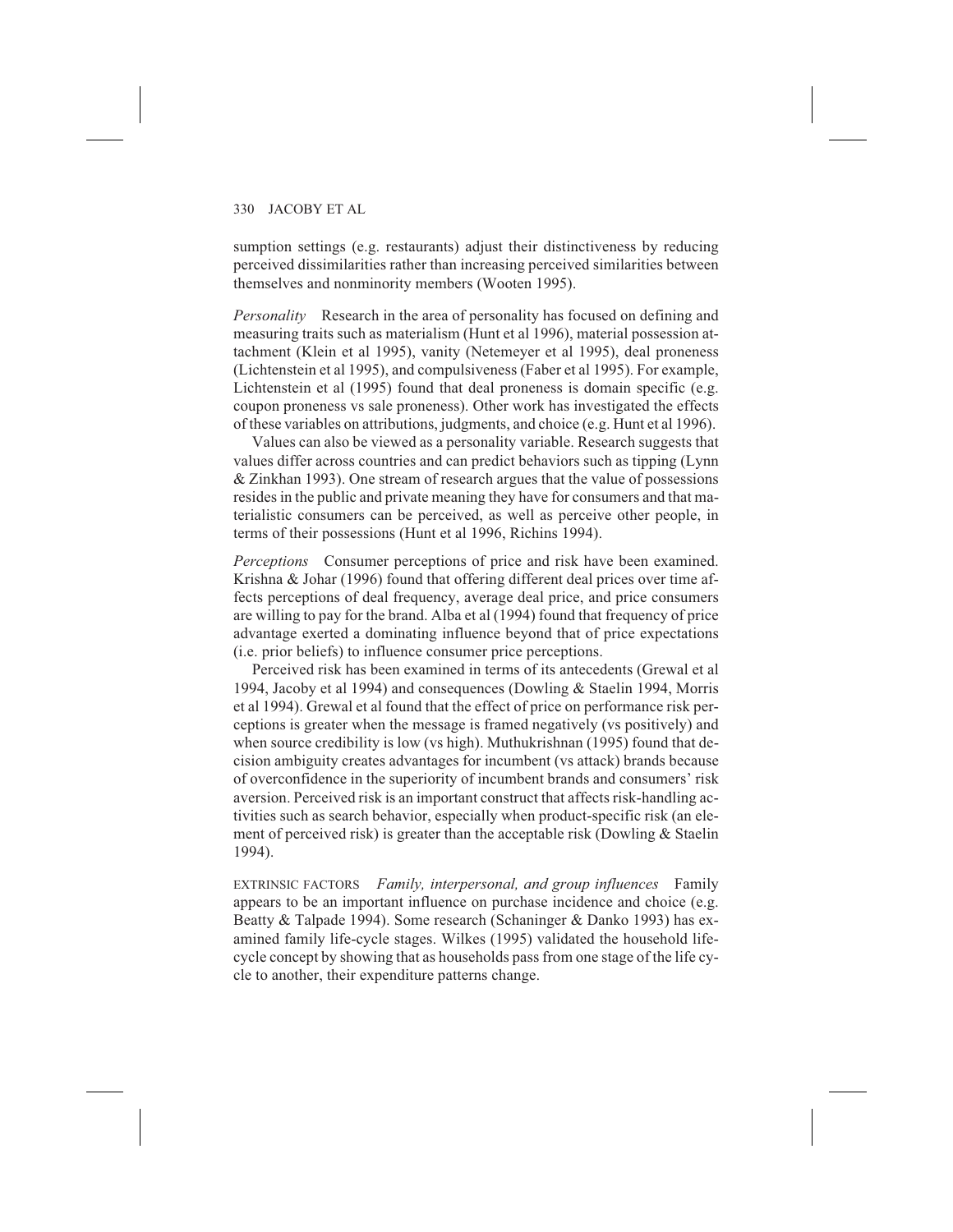A number of studies examined interpersonal and group influences from a social influence viewpoint. For example, Howard et al (1995) found that interpersonal influence measured via compliance was greater when the source remembers the target's name, which is perceived as a compliment. Other research on interpersonal and group influences relied on a negotiation paradigm. For example, Corfman & Lehmann (1993) found that negotiators may be influenced by issues other than their own gain (e.g. the opponent's outcomes) during negotiating processes.

*Social roles and identity* Otnes et al (1993) suggested that gift-givers express different social roles in relation to different gift recipients. Kleine et al (1993) suggested that consumers are attracted to products congruent with their own social identity or role. Research also examined changing social roles and their impact on consumption (Lavin 1995, Oropesa 1993).

*Culture* Within the United States, Hispanic consumers perceive advertisers of ads that are partly or fully in Spanish as more sensitive to Hispanic culture and prefer these to English ads (Koslow et al 1994). Research also focused on the relation of culture to consumption (Sirsi et al 1996) and suggested that intracultural variation (e.g. between experts and novices) is important.

*Source credibility and reputation* Some research has examined the consequences of source credibility (e.g. Grewal & Marmorstein 1994). Johar (1996) found contrasting effects of corrective advertising on brand vs advertiser beliefs and attitudes depending on the advertiser's reputation.

*Type of claim* Much research has focused on the effectiveness of different types of appeals such as fear, comparison, and humor for different product categories. Keller & Block (1996) found that the inverted-U relationship between amount of fear and persuasion is driven by elaboration. Grewal et al (1996) also invoked a processing interpretation to explain why a consumer's response to a semantic price cue (e.g. compare at \$*x*) depends on the discount size. Stern (1994) contrasted classical TV advertising from vignette advertising and proposed that the two have different effects on consumer attributions and on empathy vs sympathy. Wansink & Ray (1996) differentiated between product-comparison ads and situation-comparison ads and found that the latter were more effective than the former in increasing brand usage in the target situation. Wansink (1994) also showed that brand usage could be increased by encouraging consumers to substitute the brand in situations for which it is not normally used through attributes featured in an ad. Malaviya et al (1996) found that ads for cameras featuring attribute-focused pictures resulted in more favorable judgments when presented in the context of competing brands. Crowley & Hoyer (1994) offered an integrative framework of how two-sided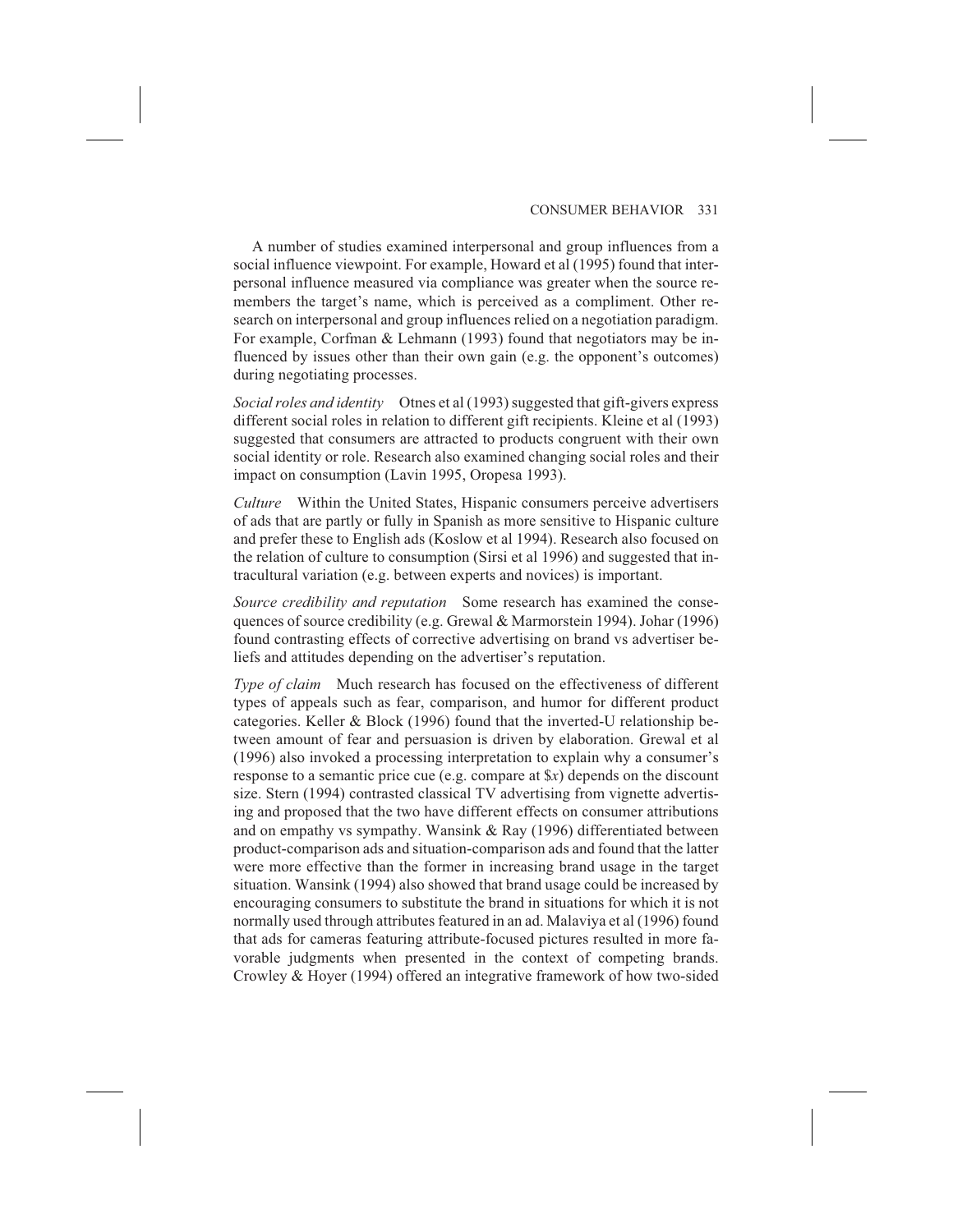messages including both positive and negative information work and introduced message structure variables such as the amount and order of each type of information, refutation, importance, etc.

Message framing has also been a research focus. The effects of framing and perceived efficacy on message processing were explored by Block & Keller (1995). Darley & Smith (1993) found that objective claims featuring tangible attributes and factual descriptions are more effective than subjective claims.

Researchers also examined advertising from a social viewpoint. Sen & Morwitz (1996) reported that consumer consumption behaviors were affected by a provider's position on a social issue and the manner in which the position was communicated. Several studies have been devoted to "green" advertising and have tried to suggest how support for the environment can be communicated as an impetus to green consumption behaviors (cf *Journal of Advertising,* Summer 1995).

*Ad repetition* Advertising repetition was found to have positive effects on brand awareness and preference (D'Souza & Rao 1995) and on attitude persistence (Haugtvedt et al 1994). Haugtvedt et al (1994) demonstrated that repeating varied ads resulted in greater resistance to counterattack compared with other types of repetition and single exposure.

*Context* Studies have examined how various contextual factors, such as time, service quality, and product form, affect consumer perceptions and behavior. Leclerc et al (1995) found that consumers are risk-averse with regard to losses of time (vs risk seeking for money losses according to prospect theory) and the marginal value of time was higher for shorter (vs longer) waiting times. Hui & Tse (1996) contrasted the effects of waiting duration information (i.e. expected length of wait) with that of queuing information (i.e. position in queue) on acceptability of the wait and affective responses to the wait and service evaluation. Taylor (1994) found that delays do affect service evaluations and this relationship is mediated by negative affective reactions to the delay. Zeithaml et al (1996) suggest that service evaluations are important because of their relationship to customer behaviors that signal whether a customer will remain with or defect from a company.

Product-related context effects include propositions about how product form (Bloch 1995) and package size (Wansink 1996) affect consumers' psychological and behavioral responses. The decision making context—in-store vs at home—was also identified as a key moderator of the relation between type of semantic cue claim and consumer response (Grewal et al 1996). Finally, exposure to political poll results was itself found to affect voter expectations about election outcome, attitudes to candidates, voting intentions, and choice (Morwitz & Pluzinski 1996).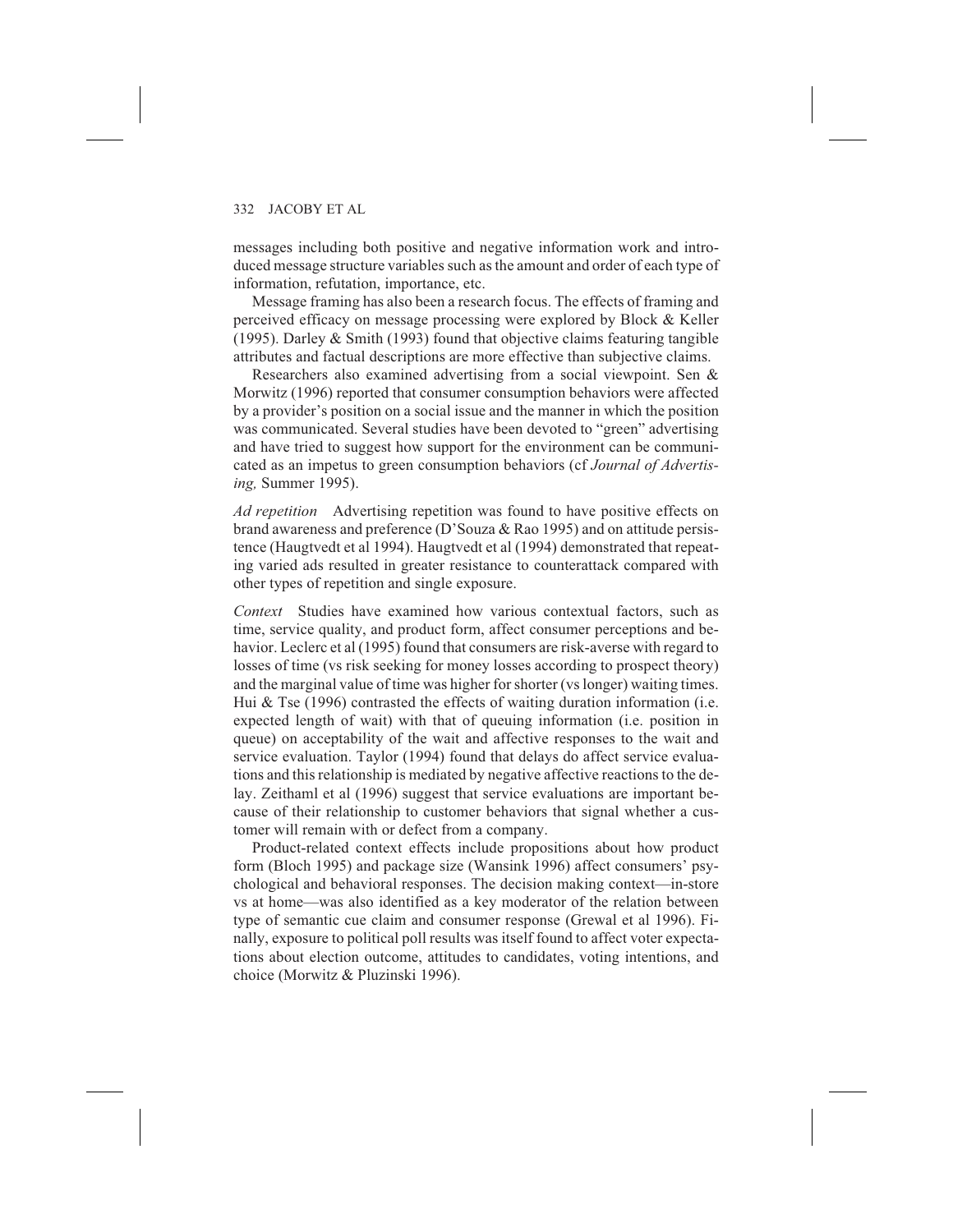## PUBLIC POLICY AND CONSUMER BEHAVIOR

Along with the emergence of consumer behavior as an arena meriting scholarly attention has come recognition of the role of consumer research when developing and evaluating public policy. While relevant work appears in a variety of sources, the principal outlet for such research is the *Journal of Public Policy and Marketing.* A ten-year retrospective on public policy articles appearing in this and other journals is provided by Laverie & Murphy (1993).

## *Labeling Effects*

One major interest in this arena is the effects of warning messages. A review by Stewart & Martin (1994) concluded that consumers selectively attend to warning messages, with the principal impact of such messages being informative rather than persuasive. Related research on the effectiveness of disclaimer labeling suggests that often such labeling is not even attended to; hence, it may never reach being informative (Jacoby & Szybillo 1994). McCarthy et al (1995) provide a thoughtful discussion of criteria for product warnings.

Much attention has focused on the alcohol warning labels federally mandated in 1988. An overview of findings is provided by Hilton (1993). Research has examined warnings on alcoholic beverage containers (Laughery et al 1993), in magazine and television advertising (Barlow & Wogalter 1993), and in posters (Fenaughty & MacKinnon 1993, Kalsher et al 1993). Also examined have been cognitive responses as mediators of label effectiveness (Andrews et al 1993), changes in public attitudes (Kaskutas 1993), and US-Canadian comparisons (Graves 1993). While one study examined the effects of alcohol warning labels during pregnancy (Hankin et al 1993), another linked risk perception to product use (Morris et al 1994). Studies have also looked at alcohol and tobacco cues in daytime soap operas (Diener 1993), and recovering addicts' responses to the cinematic portrayal of alcohol and drug addiction (Hirschman & McGriff 1995).

Food labeling issues are thoughtfully reviewed by Ippolito & Mathios (1993). Research has examined the effects of various nutrition labeling formats (Burton et al 1994) and how providing summary information affects the usage of nutrition information (Viswanathan 1994). Ippolito & Mathios (1994) find producer claims to be an important source of information for consumers. Federal Trade Commission policy toward food advertising is discussed by Beales (1995), and the complex problems associated with the labeling of new biotech foods are discussed by Miller & Huttner (1995) and Douthitt (1995).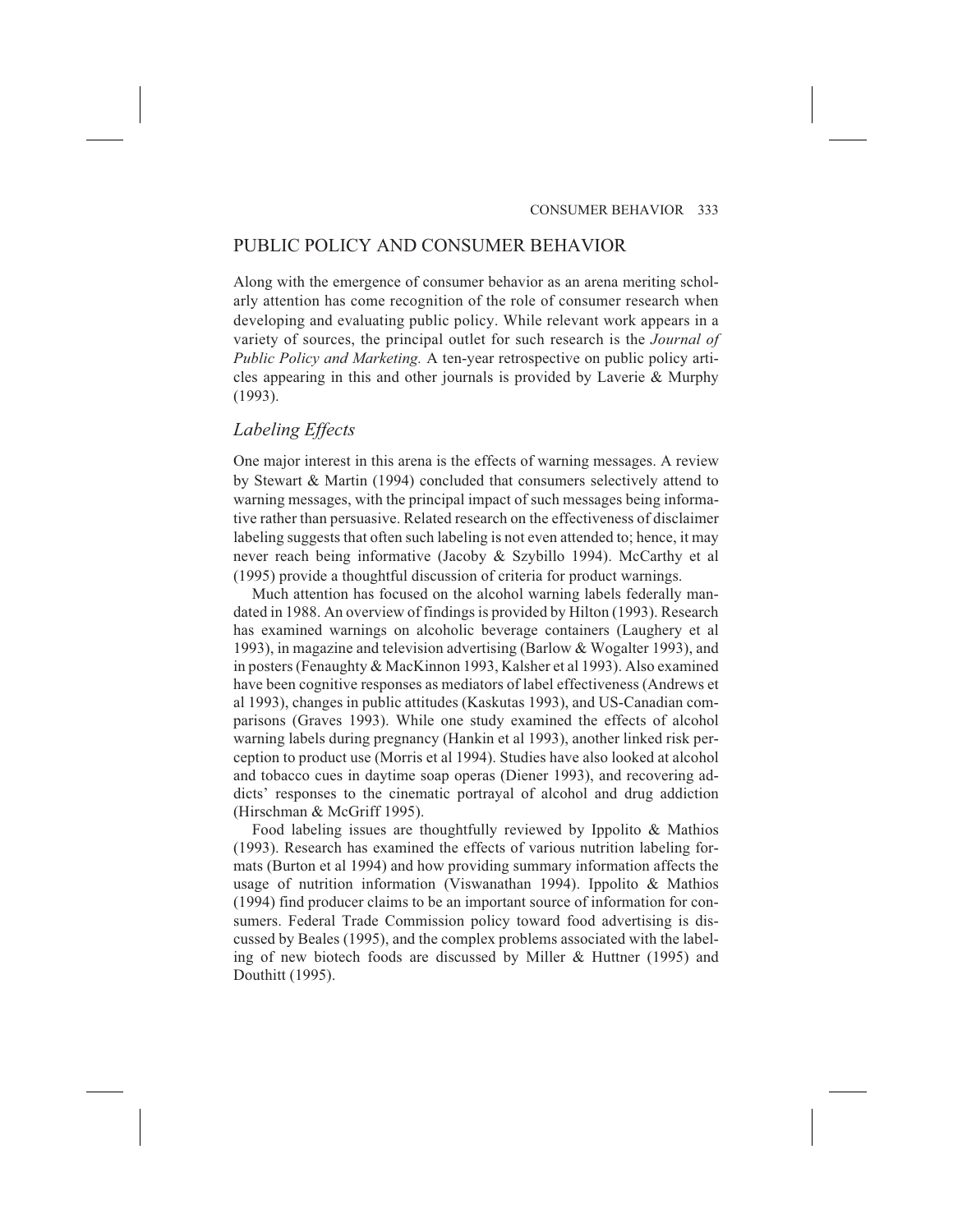# *Health Care*

Moorman & Matulich (1993) developed and tested a model of the effects of various consumer characteristics on information acquisition and health maintenance behaviors. Their survey provided mixed results regarding the importance of motivation in this process. Roth (1994) modeled how to enhance consumer involvement in health care. Sofaer (1994) discusses the need for objective, salient, user-friendly information for consumers making health care decisions. While Franzak et al (1995) discuss how to improve health care delivery to rural residents, Gooding (1994) studied when and why consumers bypass local hospitals in favor of more distant facilities. Scammon et al (1994) studied how to increase the supply of health care professionals for the medically underserved. While communicating with consumers is a thread running through many of these articles, it is a principal focus of Frankenberger & Sukhdial's (1994) paper on segmenting teens for AIDS preventive behaviors and Hoy's (1994) discussion of what needs to be done when prescription drugs are "switched" to over-the-counter status.

# *Advertising*

Advertising is among the most examined issues in the public policy arena (e.g. Johar 1995, 1996). Pollay & Mittal (1993) described the factors, determinants, and segments in consumer criticism of advertising. Williams et al (1995) described a field experiment on racially exclusive real estate advertising, and Bristor et al (1995) discussed racial images in TV advertising. Darley & Smith (1993) tested advertising claim objectivity; "puffery," the other side of the coin, was analyzed by Simonson & Holbrook (1993). Billboard advertising provided the focus for Taylor & Taylor (1994). An enduring focus has been Federal Trade Commission policies and actions in regard to advertising. Simonson (1995) and Preston (1995) discussed the FTC's "clear and conspicuous" standard. Andrews & Maronick (1995) discussed the treatment of consumer research in *FTC* v. *Stouffer.* Details of the deceptive advertising research proffered in *FTC* v. *Kraft* were debated by the researchers themselves, Jacoby & Szybillo (1995), and Stewart (1995), with additional commentary provided by Sudman (1995).

# **CONCLUSION**

In an earlier review, Jacoby (1976, p. 345) concluded: "As much as 85% of what had been published under the rubric of consumer psychology prior to 1968 was rather low level and of questionable worth. At most, probably only 50% of the 1975 crop of articles belongs in this category. The amount of truly 'good' work...is certainly increasing. Surely the next octennium will witness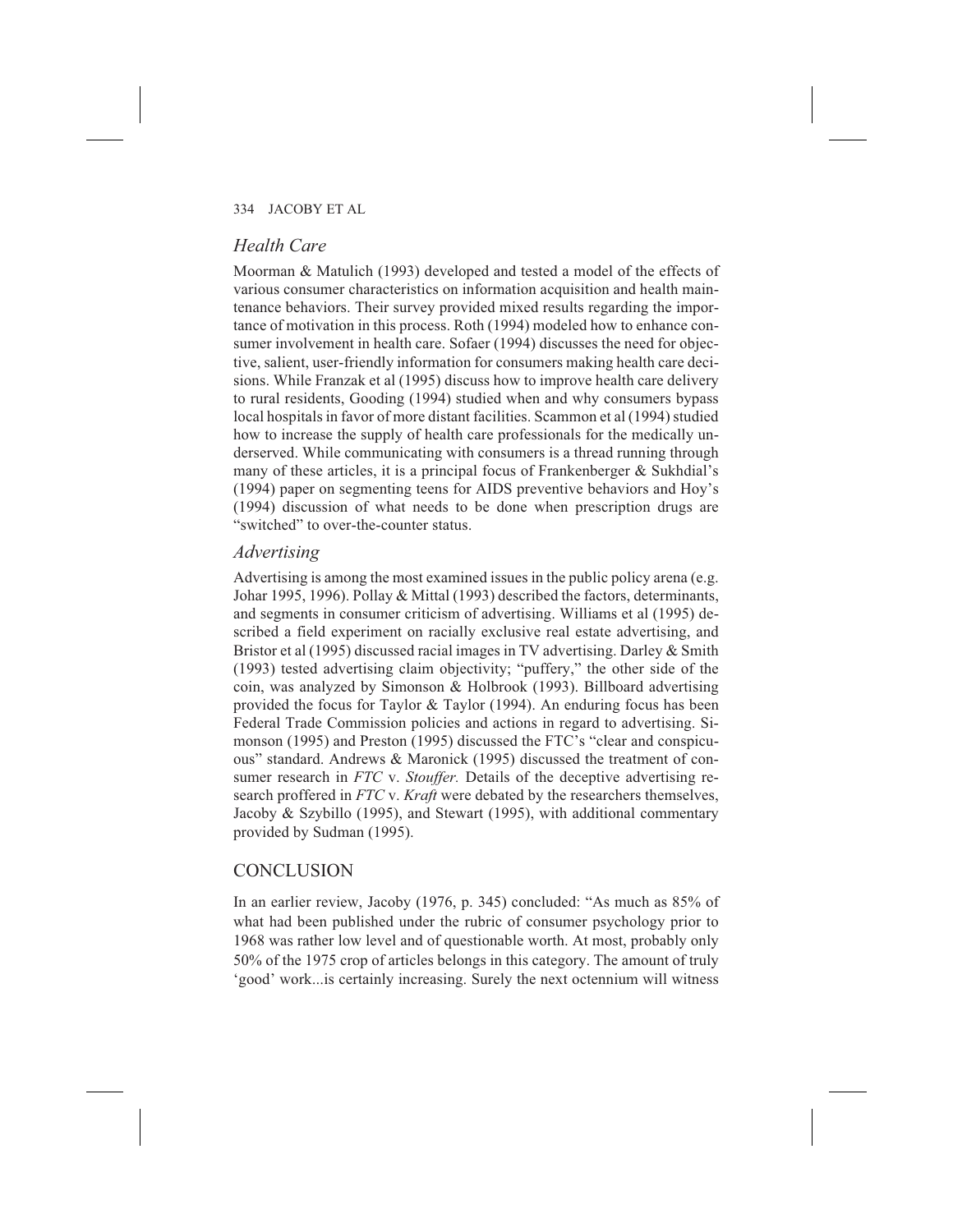even greater strides." It did; yet considerable room for improvement remains. Despite a notable increase in the proper application of experimental design, it is often coupled with a tendency to eschew a priori theorizing in favor of constructing a posteriori hypotheses to fit the data. Relying on tests of a single product, too small a proportion of the research reflects a concern with generalizability. Other research generalizes from tests of hypothetical products neglecting external validity. Too small a proportion of the work employs multiple measures of the independent or dependent variables or provides data on the validity and/or reliability of the measures used. Much work seems obsessed with significance testing, unmindful of its limitations for constructing science and arriving at practical findings (cf Cohen 1990, 1994; Schmidt 1996). In the senior author's opinion, these problems pale in comparison to that noted below.

Mindful of Alberts & Shine's (1994) important message, our concluding observations pertain to what has been transpiring in the field of consumer research regarding ethics during the period encompassed by this review. Respectively, the presidents of the National Academy of Sciences and National Institutes of Medicine, Alberts & Shine (1994, p. 1660) write: "The responsibility for scientific conduct falls on all parts of the research community, including…*the leaders of scientific societies*…" (italics supplied). Consumer researchers belonging to the American Psychological Association are required to adhere to and be accountable under APA's Code of Ethics. However, consumer psychology and consumer behavior are studied by researchers from a great many disciplines, the large majority of whom are not APA members. Many belong to no organization having a detailed code of researcher ethics.<sup>1</sup> Yet, because the field focuses on understanding consumer behavior and because its findings may be used to influence such behavior, consumer researchers bear a special responsibility for research integrity and ethical conduct.

Now nearly 30 years old and 2,000 members strong, the Association for Consumer Research has emerged as the preeminent scholarly organization in the field. It has no Code of Ethics—and is witnessing controversy in this regard (e.g. Jacoby 1995). At its October 1995 Board of Directors meeting, its Executive Secretary acknowledged having received more than 40 complaints over the past several years regarding ethical misconduct involving ACR members. In each and every instance, given no Code of Ethics, nothing was done. ACR surveyed its members and found approximately 83% wanted ACR to prepare

<sup>&</sup>lt;sup>1</sup>Although most consumer researchers tend to belong to several organizations, the majority are members of the American Marketing Association. A professional organization of more than 50,000, less than 2,500 of whom are scholars, that organization's one-page Code of Ethics focuses on marketing practice and contains only a few sentences pertaining to researchers.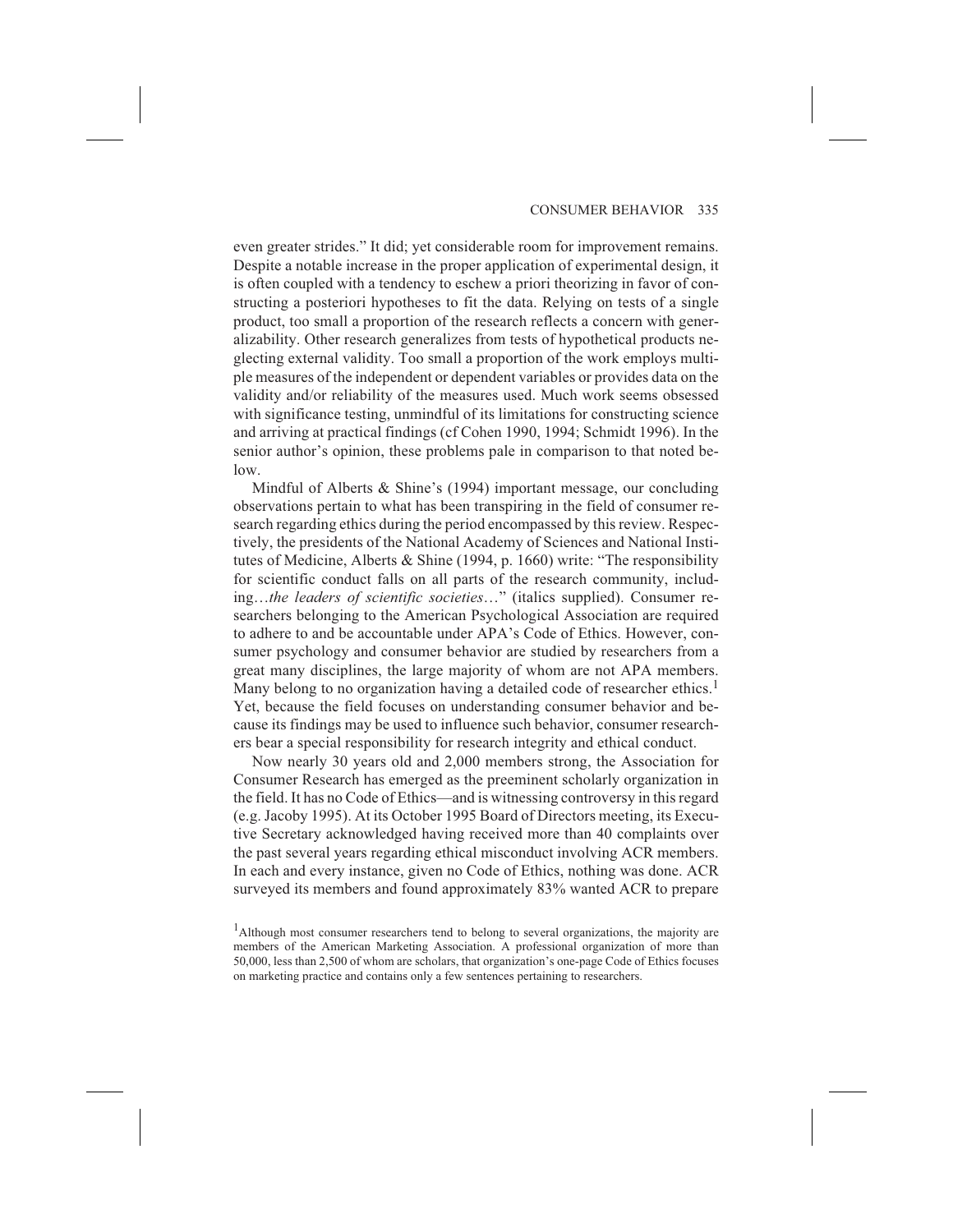and subscribe to some statement on ethics. Yet in March 1997, ACR's leaders sent a Mission Statement to its members that explicitly excluded ethics from the organization's purview. The reasons for this omission were given as fol $l$ ows:

First, any detailed code would attempt to anticipate the specific types of ethical issues that arise given the topics and methods employed. Because consumer researchers are so diverse in their disciplinary roots, it would be extremely difficult to compile an adequately exhaustive list, and harder still to get consensus among the members in the individual provisions of such a list. Second, ACR is not equipped to be in the business of enforcement. We lack the financial and human resources for handling the legal complexities of even a single ethics case per year. We view ethics to be the responsibility of the individual ACR member….

#### *ACR Newsletter* (1997)

For scientists, the logic is strange; it implies that researchers from different disciplines would find it difficult to agree that misrepresenting one's findings, misrepresenting the work of others, plagiarism, etc, are examples of misconduct that ACR, as the leading scholarly organization in the field, will not tolerate among its members. As for lacking the resources, unexplained is why other scholarly organizations of similar size, scope, membership, background, and resources (e.g. The American Association of Public Opinion Research) are able to develop and have their members subscribe to a code of research ethics. Most ACR members belong to several scholarly organizations. Although "bystander intervention" research may explain why ACR feels it need not take a position, it does not absolve it of its responsibilities as a scholarly society nor render its position defensible (see Alberts & Shine 1994). The matter would not be so critical were ACR not considered by most to be the preeminent organization in the field.

Thus, while the quality of consumer research seems much improved, without a Code of Ethics and enforcement procedures to hold consumer researchers accountable, questions may be raised regarding the integrity of consumer research. It remains to be seen what the next quadrennium will bring.

> **Visit the** *Annual Reviews home page* **at http://www.AnnualReviews.org.**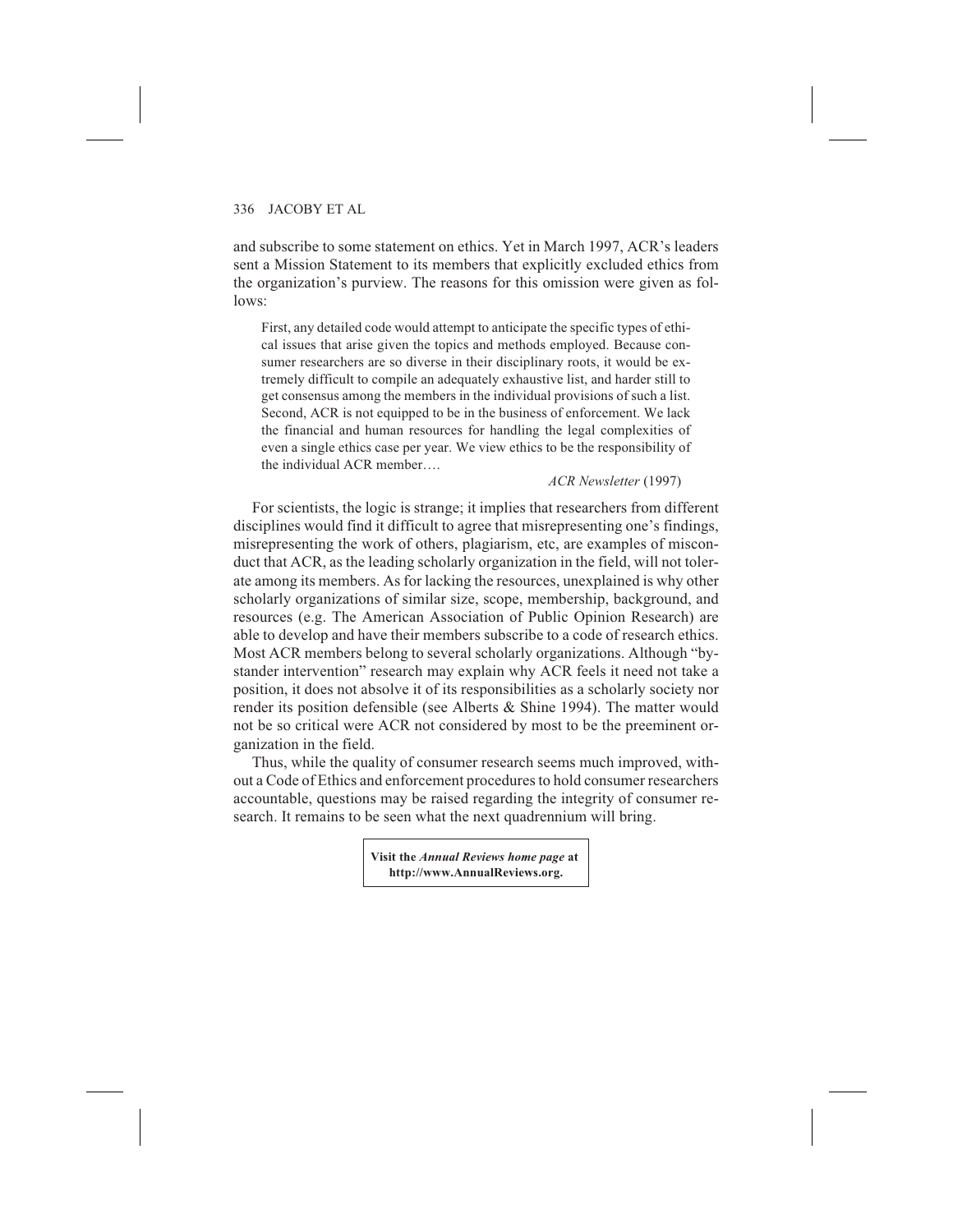#### *Literature Cited*

- Aaker DA, Stayman DM, Hagerty MR. 1986. Warmth in advertising: measurement, impact, and sequence effects. *J. Consum.*  $Res. 12(4):365 - 81$
- Abeele PV, Maclachlan DL. 1994. Process tracing of emotional responses to TV ads: revisiting the warmth monitor. *J. Consum. Res.* 20(4):586–600
- ACR Mission Statement. 1997. *ACR News, Assoc. Consum. Res.,* Mar. 6–8
- Alba JW, Broniarczyk SM, Shimp TA, Urbany JE. 1994. The influence of prior beliefs, frequency cues and magnitude cues on consumers: perceptions of comparative price data. *J. Consum. Res.* 21(2):219-35
- Alba JW, Hutchinson JW, Lynch JG Jr. 1991. Memory and decision making. See Robertson & Kassarjian 1991, pp. 1-49
- Alberts B, Shine K. 1994. Scientists and the integrity of research. *Science* 226:1660–61
- Andrews JC, Maronick TJ. 1995. Advertising research issues from FTC versus Stouffer Foods Corporation. *J. Public Policy Mark.* 14(2):301–9
- Andrews JC, Netemeyer RG, Durvasula S. 1993. The role of cognitive responses as mediators of alcohol warning label effects. *J. Public Policy Mark.* 12(1):57–68
- Arnold SJ, Fisher E. 1994. Hermeneutics and consumer research. *J. Consum. Res.* 21(1): 55–70
- Arnould EJ, Price LL. 1993. River magic: extraordinary experience and the extended service encounter. *J. Consum. Res.* 20(1): 24–45
- Arnould EJ, Wallendorf M. 1994. Marketoriented ethnography: interpretation building and marketing strategy formulation. *J. Mark. Res.* 31(4):484–504
- Auken SV, Barry TE. 1995. An assessment of the trait validity of cognitive age measures. *J. Consum. Psychol.* 4(2):107–32
- Bagozzi RP, Moore DJ. 1994. Public service advertisements: emotions and empathy guide prosocial behavior. *J. Mark.* 58(1): 56–70
- Bagozzi RP, Yi Y. 1993. Multitraitmultimethod matrices in consumer research: critique and new developments. *J. Consum. Psychol.* 2(2):143–70
- Barlow T, Wogalter MS. 1993. Alcoholic beverage warnings in magazine and television advertisements. *J. Consum. Res.* 20(1): 147–56
- Baumgartner H. 1995. On the utility of consumers' theories in judgments of covariation. *J. Consum. Res.* 21(4):634–43
- Beales JH. 1995. Regulatory consistency and common sense: FTC policy toward food advertising under revised labeling regulations. *J. Public Policy Mark.* 14(1): 154–63
- Beatty SE, Talpade S. 1994. Adolescent influence in family decision making: a replication with extension. *J. Consum. Res.* 21(2): 332–41
- Belk RW, Coon GS. 1993. Gift giving as agapic love: an alternative to the exchange paradigm based on dating experiences. *J. Consum. Res.* 20(3):393–417
- Bickart BA. 1993. Carryover and backfire effects in marketing research. *J. Mark. Res.* 30(1):52–62
- Bloch PH. 1995. Seeking the ideal form: product design and consumer response. *J. Mark.* 59(3):16–29
- Block LG, Keller PA. 1995. When to accentuate the negative: the effects of perceived efficacy and message framing on intentions to perform a health-related behavior. *J. Mark. Res.* 32(2):192–203
- Boulding W, Kirmani A. 1993. A consumerside experimental examination of signaling theory: do consumers perceive warranties as signals of quality? *J. Consum. Res.*  $20(1):11\overline{1} - 23$
- Bristor JM, Fischer E. 1993. Feminist thought: implications for consumer research. *J. Consum. Res.* 19(4):518–36
- Bristor JM, Lee RG, Hunt MR. 1995. Race and ideology: African-American images in television advertising. *J. Public Policy Mark.* 14(1):48–59
- Broniarczyk SM, Alba JW. 1994a. The importance of the brand in brand extension. *J. Mark. Res.* 31(2):214–28
- Broniarczyk SM, Alba JW. 1994b. The role of consumers' intuitions in inference making. *J. Consum. Res.* 21(3):393–407
- Brown TJ, Rothschild ML. 1993. Reassessing the impact of television advertising clutter. *J. Consum. Res.* 20(1):138–46
- Burnkrant RE, Unnava R. 1995. Effects of self-referencing on persuasion. *J. Consum. Res.* 22(1):17–26
- Burton S, Biswas A, Netemeyer R. 1994. Effects of alternative nutrition label formats and nutrition reference information on consumer perceptions, comprehension, and product evaluations. *J. Public Policy Mark.* 13(1):36–47
- Campbell MC. 1995. When attention-getting advertising tactics elicit consumer inferences of manipulation intent: the impor-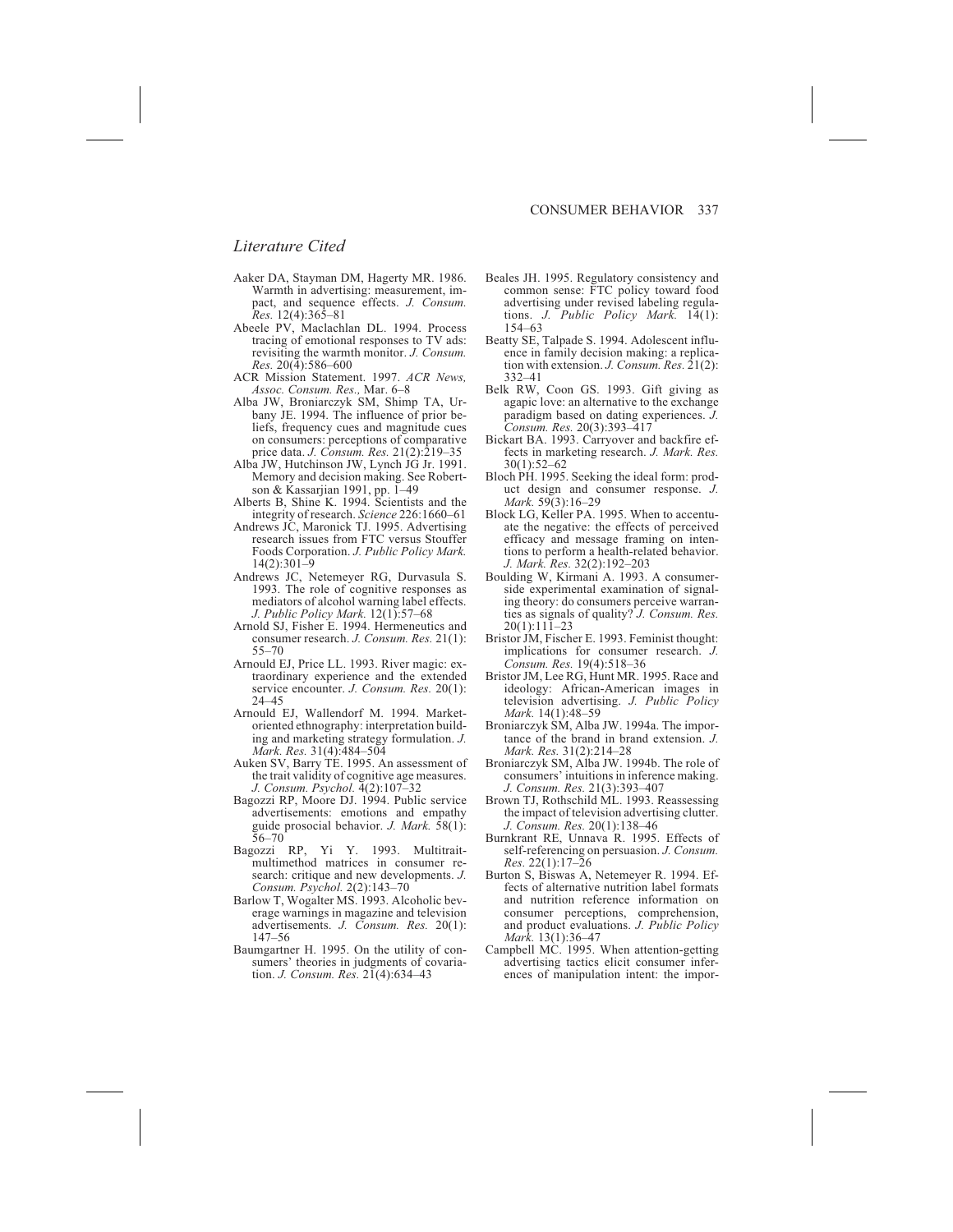tance of balancing benefits and investments. *J. Consum. Psychol.* 4(3):225–54

- Carpenter GS, Glazer R, Nakamoto K. 1994. Meaningful brands from meaningless differentiation: the dependence on irrelevant attributes. *J. Mark. Res.* 31(3):339–50
- Carroll JD, Green PE. 1995. Psychometric methods in marketing research. I. Conjoint analysis. *J. Mark. Res.* 32(4):385–91
- Celsi RL, Rose RL, Leigh TW 1993. An exploration of high-risk leisure consumption through skydiving. *J. Consum. Res.* 20(1): 1–23
- Chaiken S. 1980. Heuristic versus systematic information processing and the use of source versus message cues in persuation. *J. Pers. Soc. Psychol.* 39:752–66
- Cohen J. 1990. Things I have learned (so far). *Am. Psychol.* 45:1304–12
- Cohen J. 1994. The earth is round ( $p < .05$ ). *Am. Psychol.* 49:997–1003
- Cole CA, Balasubramanian SK. 1993. Age differences in consumers' search for information: public policy implications. *J. Consum. Res.* 20(1):157–69
- Corfman KP, Lehmann DR. 1993. The importance of others' welfare in evaluating bargaining outcomes. *J. Consum. Res.* 20(1): 124–37
- Coupey E. 1994. Restructuring: constructive processing of information displays in consumer choice. *J. Consum. Res.* 21(1): 83–99
- Cradit JD, Tashchian A, Hofacker CF. 1994. Signal detection theory and single observation designs: methods and indices for advertising recognition testing. *J. Mark. Res.* 31(1):117–27
- Crowley AE, Hoyer WD. 1994. An integrative framework for understanding two-sided persuasion. *J. Consum. Res.* 20(4):561–74
- Dacin PA, Smith DC. 1994. The effect of brand portfolio characteristics on consumer evaluations of brand extensions. *J. Mark. Res.* 31(2):229–42
- Darley WK, Lim J. 1993. Assessing demand artifacts in consumer research: an alternative perspective. *J. Consum. Res.* 20(3): 489–95
- Darley WK, Smith RE. 1993. Advertising claim objectivity: antecedents and effects. *J. Mark.* 57(4):100–13
- Deshpande R, Stayman DM. 1994. A tale of two cities: distinctiveness theory and advertising effectiveness. *J. Mark. Res.* 31(Feb.):57–64
- Diener BJ. 1993. The frequency and context of alcohol and tobacco cues in daytime soap opera programs: fall 1986 and fall 1991. *J. Public Policy Mark.* 12(2):252–57
- Douthitt RA. 1995. Consumer risk perception and recombinant bovine growth hormone: the case for labelling dairy products made from untreated herd milk. *J. Public Policy Mark.* 14(2):328–30
- Dowling GR, Staelin R. 1994. A model of perceived risk and intended risk-handling activity. *J. Consum. Res.* 21(1):119–34
- D'Souza G, Rao RC. 1995. Can repeating an advertisement more frequently than the competitor affect brand preference in a mature market? *J. Mark.* 59(2):32–42
- Faber RJ, Christenson GA, DeZwaan M. 1995. Two forms of compulsive buying and binge eating. *J. Consum. Res.* 22(3): 296–304
- Fenaughty AM, MacKinnon DP. 1993. Immediate effects of the Arizona alcohol warning poster. *J. Public Policy Mark.* 12(1): 69–77
- Fern EF, Monroe KB. 1996. Effect size estimates: issues and problems in interpretation. *J. Consum. Res.* 23(2):89–105
- Fishbein M, Middlestadt S. 1995. Noncognitive effects on attitude formation and change: fact or artifact? *J. Consum. Psychol.* 4(2):181–202
- Fisher RJ. 1993. Social desirability and the validity of indirect questioning. *J. Consum. Res.* 20(2):303–15
- Frankenberger KD, Sukhdial AS. 1994. Segmenting teens for AIDS preventive behaviors with implications for marketing communications. *J. Public Policy Mark.* 13(1): 133–50
- Franzak FJ, Smith TJ, Desch CE. 1995. Marketing cancer care to rural residents. *J. Public Policy Mark.* 14(1):76–82
- Friestad M, Thorson E. 1993. Remembering ads: the effects of encoding strategies, retrieval cues, and emotional response. *J. Consum. Psychol.* 2(1):1–24
- Friestad M, Wright P. 1994. The persuasion knowledge model: how people cope with persuasion attempts. *J. Consum. Res.* 21(1):1–31
- Gardial SF, Clemons DS, Woodruff RB, Schumann DW, Burns MJ. 1994. Comparing consumers' recall of prepurchase and postpurchase product evaluation experiences. *J. Consum. Res.* 20(4):548–60
- Gooding SK. 1994. Hospital outshopping and perceptions of quality: implications for public policy. *J. Public Policy Mark.*  $13(2):271-80$
- Goodstein RC. 1993. Category-based applications and extensions in advertising: motivating more extensive ad processing. *J. Consum. Res.* 20(1):87–99
- Gorn GJ, Goldberg ME, Basu K. 1993. Mood,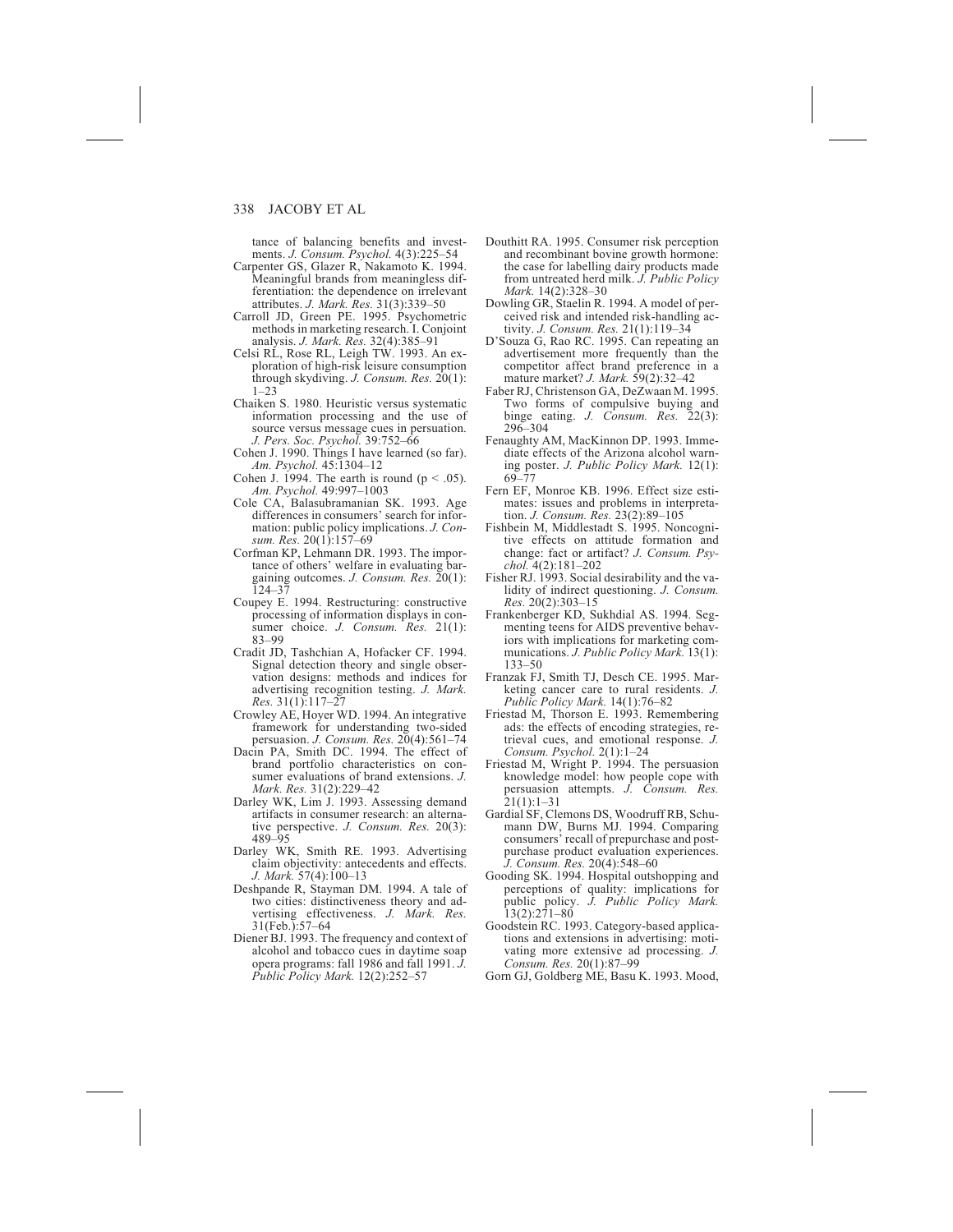awareness and product evaluation. *J. Consum. Psychol.* 2(3):237–56

- Gould SJ. 1995. Researcher introspection as a method in consumer research: applications, issues, and implications. *J. Consum. Res.* 21(4):719–22
- Graves KL. 1993. An evaluation of the alcohol warning label: a comparison of the United States and Ontario, Canada in 1990 and 1991. *J. Public Policy Mark.* 12(1):19–29
- Greenleaf EA, Lehmann DR. 1995. Reasons for substantial delay in consumer decision making. *J. Consum. Res.* 22(2):186–99
- Gregan-Paxton J, John DR. 1995. Are young children adaptive decision makers? A study of age differences in information search behavior. *J. Consum. Res.* 21(4): 567–79
- Grewal D, Gotlieb J, Marmorstein H. 1994. The moderating effects of message framing and source credibility on the priceperceived value risk relationship. *J. Consum. Res.* 21(1):145–53
- Grewal D, Marmorstein H. 1994. Market price variation, perceived price variation, and consumers' price search decisions for durable goods. *J. Consum. Res.* 21(3):453–60
- Grewal D, Marmorstein H, Sharma A. 1996. Communicating price information through semantic cues: the moderating effect of situation and discount size. *J. Consum. Res.* 23(Sept.):148–55
- Hankin JR, Firestone IJ, Sloan JJ, Ager JW, Goodman AC, et al. 1993. The impact of the alcohol warning label on drinking during pregnancy. *J. Public Policy Mark.*  $12(1):10-18$
- Haugtvedt CP, Schumann DW, Schneier WL, Warren WL. 1994. Advertising repetition and variation strategies. Implication for the understanding attitude strength. *J. Consum. Res.* 21(1):176–89
- Haugtvedt CP, Wegener D. 1994. Message order effects in persuasion: an attitude strength perspective. *J. Consum. Res.* 21(1):205–18
- Heath TB, Chatterjee S. 1995. Asymmetric decoy effects on lower-quality versus higherquality brands: meta-analytic and experimental evidence. *J. Consum. Res.* 22(3): 268–84
- Heath TB, Chatterjee S, France KR. 1995. Mental accounting and changes in price: the frame dependence of reference dependence. *J. Consum. Res.* 22(1):90–97
- Heath TB, McCarthy MS, Mothersbaugh DL. 1994. Spokesperson fame and vividness effects in the context of issue-relevant thinking: the moderating role of competitive setting. *J. Consum. Res.* 20(4):520–34
- Herr PA. 1995. Whither fact, artifact, and attitude: reflections on the theory of reasoned action. *J. Consum. Psychol.* 4(4):371–80
- Hetrick WP, Lozada HR. 1994. Construing the critical imagination: comments and necessary diversions. *J. Consum. Res.* 21(3): 548–58
- Hilton ME. 1993. An overview of recent findings on alcoholic beverage warning labels. *J. Public Policy Mark.* 12(1):1–9
- Hirschman EC. 1994. Consumers and their animal companions. *J. Consum. Res.* 20(4):616–32
- Hirschman EC, McGriff JA. 1995. Recovering addicts' responses to the cinematic portrayal of drug and alcohol addiction. *J. Public Policy Mark.* 14(1):95–107
- Hoffman D, Holbrook MB. 1993. The intellectual structure of consumer research: a bibliometric study of author cocitations in the first 15 years of the JCR. *J. Consum. Res.* 19(4):505–17
- Holbrook MB. 1993. Nostalgia and consumption preference: some emerging patterns of consumer tastes. *J. Consum. Res.* 20(2): 245–56
- Holbrook MB, Gardner MP. 1993. An approach to investigating the emotional determinants of consumption duration. Why do people consume what they consume for as long as they consume it? *J. Consum. Psychol.* 2(2):123–42
- Holbrook MB, Schindler RM. 1994. Age, sex, and attitude toward the past as predictors of consumers' aesthetic tastes for cultural products. *J. Mark. Res.* 31(Aug.):412–22
- Holt DB. 1995. How consumers consume: a typology of consumption practices. *J. Consum. Res.* 22(1):1–16
- Howard DJ, Jengler C, Jain A. 1995. What's in a name? A complimentary reason of persuasion. *J. Consum. Res.* 22(20):200–11
- Hoy MG. 1994. Switch drugs vis-à-vis Rx and OTC: policy, marketing, and research considerations. *J. Public Policy Mark.* 13(1): 85–96
- Hui MK, Tse DK. 1996. What to tell consumers in waits of different lengths: an integrative model of service evaluation. *J. Mark.* 60(Apr.):81–90
- Hunt JM, Kernan JB, Mitchell DJ. 1996. Materialism as social cognition: people, possessions and perception. *J. Consum. Psychol.*  $5(1):65-83$
- Hunt SD. 1992. For reasons of realism in marketing. *J. Mark.* 56(2):89–102
- Hunt SD. 1993. Objectivity in marketing theory and research. *J. Mark.* 57(2):76–91
- Hunt SD. 1994. A realist theory of empirical testing: resolving the theory ladenness/ob-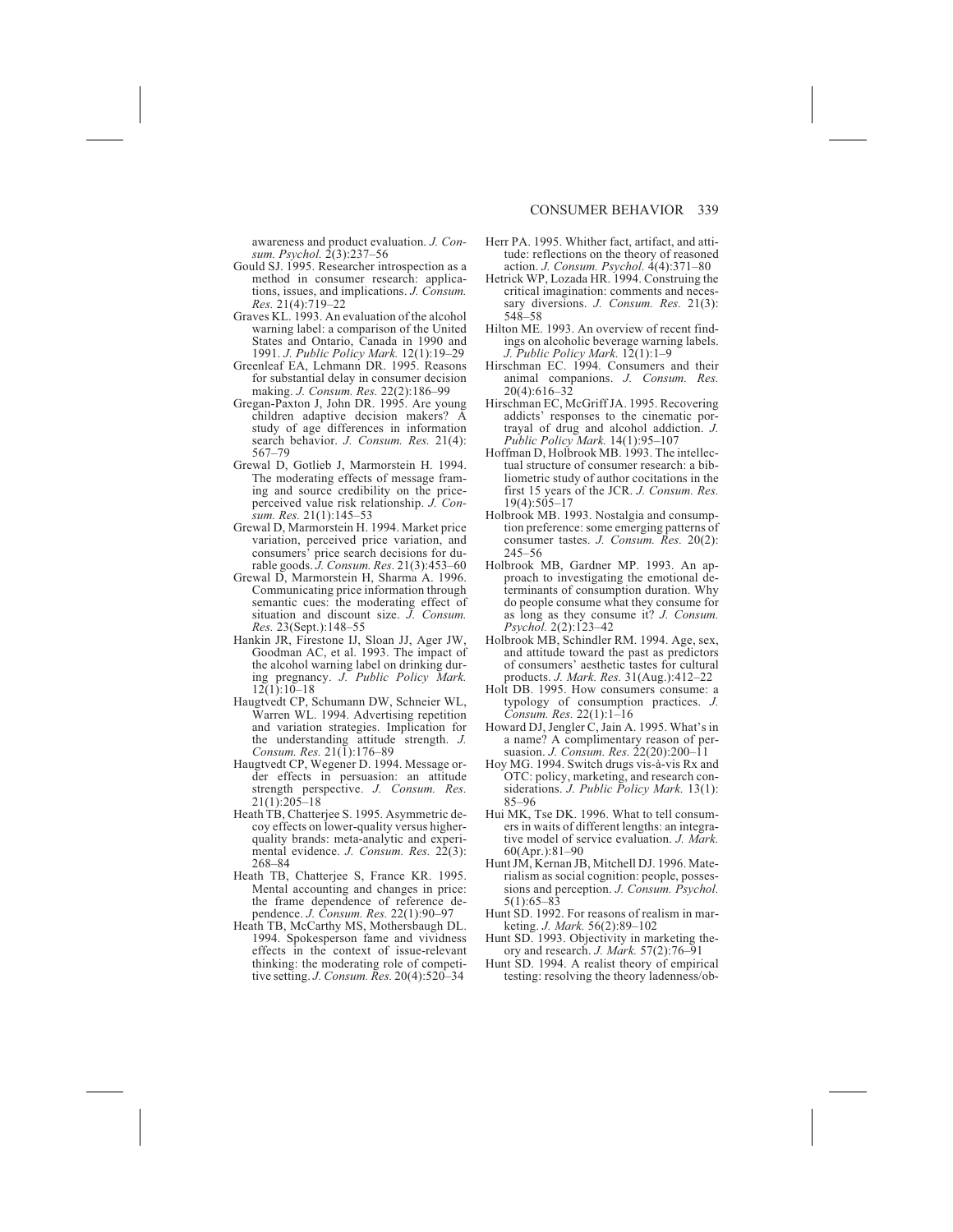jectivity debate. *Philos. Soc. Sci.* 24(2): 133–58

- Hutchinson JW, Raman K, Mantrala M. 1994. Finding choice alternatives in memory: Probability models of brand name recall. *J. Mark. Res.* 31(4):441–61
- Iacobucci D, Ostrom A. 1993. Gender differences in the impact of core and relational aspects of services on the evaluation of services encounters. *J. Consum. Psychol.* 2(3):257–86
- Iacobucci D, Ostrom A, Grayson K. 1995. Distinguishing service quality and customer satisfaction: the voice of the consumer. *J. Consum. Psychol.* 4(3):277–303
- Ippolito PM, Mathios AD. 1993. New food labeling regulations and the flow of nutrition information to consumers. *J. Public Policy Mark.* 12(2):188–205
- Ippolito PM, Mathios AD. 1994. Information, policy, and the sources of fat and cholesterol in the U.S. diet. *J. Public Policy Mark.* 13(2):200–17
- Jacoby J. 1975. Consumer psychology as a social psychological sphere of action. *Am. Psychol.* 30(10):977–87
- Jacoby J. 1976. Consumer psychology: an octennium. *Annu. Rev. Psychol.* 27:331–58
- Jacoby J. 1995. Ethics, the dark side of ACR: implications for our future. *Adv. Consum. Res.* 22:21–47
- Jacoby J, Jaccard JJ, Currim I, Kuss A, Ansari A, Troutman T. 1994. Tracing the impact of information acquisition on higherorder mental processes: the shape of uncertainty reduction. *J. Consum. Res.* 21(2): 291–303
- Jacoby J, Szybillo GJ. 1994. Why disclaimers fail. *Trademark Rep.* 84(2):224–44
- Jacoby J, Szybillo GJ. 1995. Consumer research in FTC versus Kraft (1991): a case of heads we win, tails you lose? *J. Public Policy Mark.* 14(1):1–14
- Janiszewski C. 1993. Preattentive mere exposure effects. *J. Consum. Res.* 20(3):376–92
- Janiszewski C, Warlop L. 1993. The influence of classical conditioning procedures on subsequent attention to the conditioned brand. *J. Consum. Res.* 20(2):171–89
- Johar GV. 1995. Consumer involvement and deception from implied advertising claims. *J. Mark. Res.* 32(3):267–79
- Johar GV. 1996. Intended and unintended effects of corrective advertising on beliefs and evaluations: an exploratory analysis. *J. Consum. Psychol.* 5(3):209–30
- Johnson MD, Anderson EW, Fornell C. 1995. Rational and adaptive performance expectations in a customer satisfaction framework. *J. Consum. Res.* 21(4):695–707
- Kahn BE, Baron J. 1995. An exploratory study of choice rules favored for high-stakes decisions. *J. Consum. Psychol.*  $\overline{4}(4)$ :305–  $28$
- Kahn BE, Isen AM. 1993. The influence of positive affect on variety seeking among safe, enjoyable products. *J. Consum. Res.*  $20(2):257-70$
- Kalsher MJ, Clarke SW, Wogalter MS. 1993. Communication of alcohol facts and hazards by a warning poster. *J. Public Policy Mark.* 12(1):78–90
- Kardes FR, Kalyanaram G, Chandrashekaran M, Dornoff RJ. 1993. Brand retrieval, consideration set composition, consumer choice, and the pioneering advantage. *J. Consum. Res.* 20(1):62–75
- Kaskutas LA. 1993. Changes in public attitudes toward alcohol control policies since the warning label mandate of 1988. *J. Public Policy Mark.* 12(1):30–37
- Kellaris JJ, Cox AD, Cox D. 1993. The effect of background music on ad processing: a contingency explanation. *J. Mark.* 57(4): 114–25
- Kellaris JJ, Kent RJ. 1994. An exploratory investigation of responses elicited by music varying in tempo, tonality, and texture. *J. Consum. Psychol.* 2(4):381–401
- Keller KL. 1993. Conceptualizing, measuring, and managing customer-based brand eq-uity. *J. Mark.* 57(1):1–22
- Keller PA, Block L. 1996. Increasing the persuasiveness and fear appeals: the effect of arousal and elaboration. *J. Consum. Res.* 22(4):448–59
- Kim J, Allen CT, Kardes FR. 1996. An investigation of the mediational mechanisms underlying attitudinal conditioning. *J. Mark. Res.* 33(Aug.):318–28
- Klein SS, Klein RE, Allen CT. 1995. How is a possession 'me' or 'not me'? Characterizing types and an antecedent of material possession attachment. *J. Consum. Res.* 22(3):327–43
- Kleine RE, Kleine SS, Kerman JB. 1993. Mundane consumption and the self: a social identity perspective. *J. Consum. Psychol.* 2(3):209–36
- Koslow S, Shamdasami PN, Torchstone EE. 1994. Exploring language effects in ethnic advertising: a sociolinguistic perspective. *J. Consum. Res.* 20(4):575–85
- Kover A. 1995. Copywriters' implicit theories of communication: an exploration. *J. Cons. Res.* 21(4):596–611
- Krishna AK, Johar GV. 1996. Consumer perceptions of deals: biasing effects of varying deal prices. *J. Exp. Psychol. Appl.* 2(3): 187–206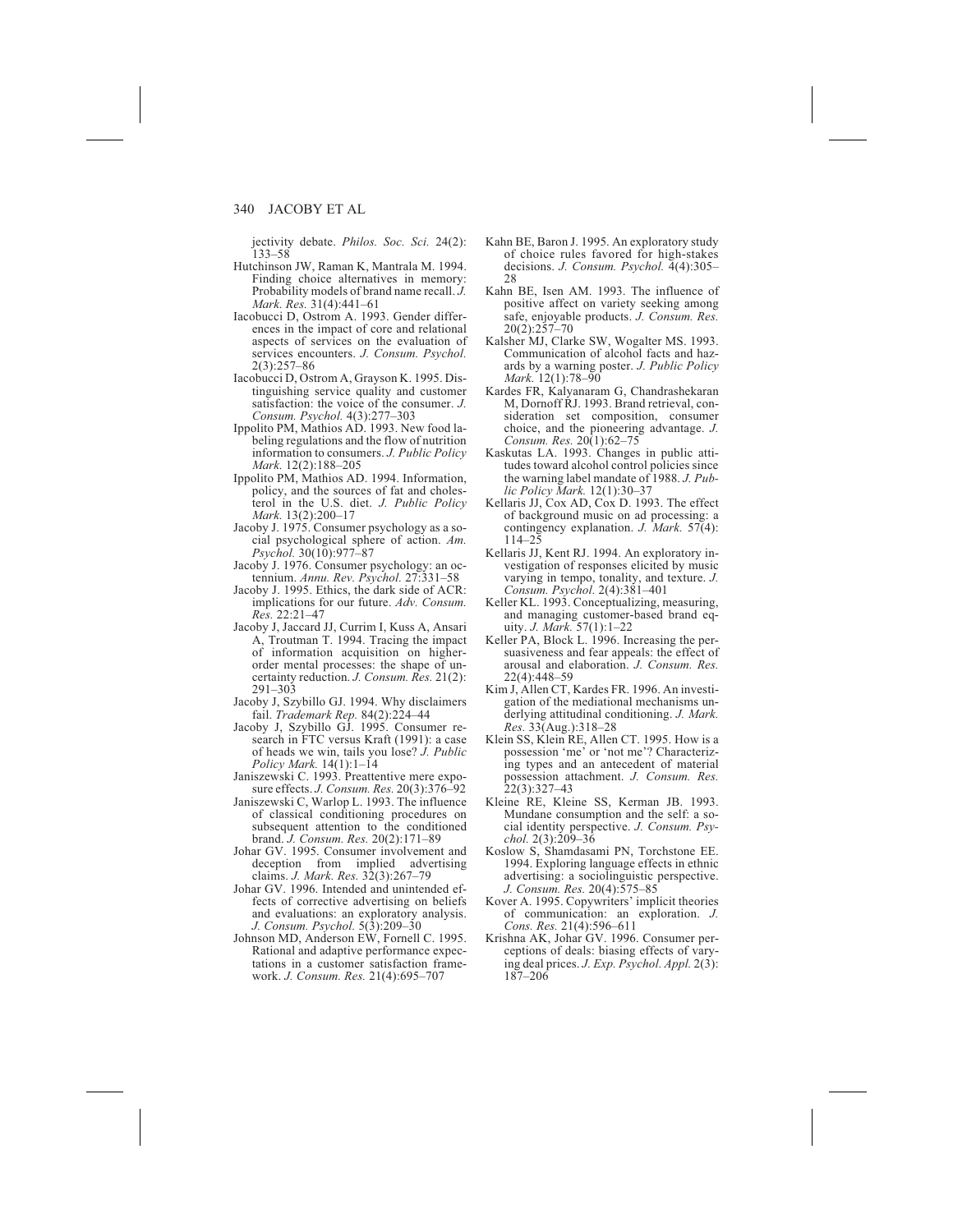- Lacher KT, Mizerski R. 1994. An exploratory study of the responses and relationships involved in the evaluation of, and in the intention to purchase new rock music. *J. Consum. Res.* 21(2):336–80
- Laughery KR, Young SL, Vaubel KP, Brelsford JW Jr. 1993. The noticeability of warnings on alcoholic beverage containers. *J. Public Policy Mark.* 12(1):38–56
- Laverie DA, Murphy PE. 1993. The marketing and public policy literature: a look at the past ten years. *J. Public Policy Mark.* 12(2):258–67
- Lavin M. 1995. Creating consumers in the 1930s: Irma Phillips and the radio soap opera. *J. Consum. Res.* 22(1):75–89
- Leclerc F, Schmitt BH, Dube L. 1995. Waiting time and decision making: Is time like money? *J. Consum. Res.* 22(1):110–19
- Lefkoff-Hagins H, Mason CH. 1993. Characteristic, beneficial and image attributes in consumer judgements of similarity and preference. *J. Consum. Res.* 20(1):100-10
- Lehmann DR, Pan Y. 1994. Context effects, new brand entry, and consideration sets. *J. Mark. Res.* 31(Aug.):364–74
- Leong SM. 1993. Consumer decision making for common, repeat-purchase products: a dual replication. *J. Consum. Psychol.* 2(2): 193–208
- Li W, Wyer RS Jr. 1994. The Role of country of origin in product evaluations: informational and standard-of-comparison effects. *J. Consum. Psychol.* 3(2):187–212
- Lichtenstein DR, Netemeyer RG, Burton S. 1995. Assessing the domain specificity of deal proneness: a field study. *J. Consum. Res.* 22(3):413–26
- Loken B, Roedder John D. 1993. Diluting brand beliefs: When do brand extensions have a negative impact? *J. Mark.* 57(3):71–84
- Lynn M, Zinkhan GM. 1993. Consumer tipping: a cross-country study. *J. Consum. Res.* 20(3):478–88
- Macklin MC. 1994. The impact of audiovisual information on children's product-related recall. *J. Consum. Res.* 21(1):154–64
- Macklin MC. 1996. Preschoolers' learning of brand names from visual cues. *J. Consum. Res.* 23(3):251–61
- Maheswaran D. 1994. Country of origin as a stereotype: effects of consumer expertise and attribute strength on product evaluations. *J. Consum. Res.* 21(2):354–65
- Malaviya P, Kiselius J, Sternthal B. 1996. The effect of type of elaboration on advertisement processing and judgement. *J. Mark. Res.* 33(Nov.):410–21
- Manning KC, Bearden WO, Madden TJ. 1995.

Consumer innovativeness and the adoption process. *J. Consum. Psychol.* 4(4): 329–45

- Mano H, Oliver RL. 1993. Assessing the dimensionality and structure of the consumption experience: evaluation, feeling, and satisfaction. *J. Consum. Res.* 20(3): 451–66
- Mazumdar T, Jun SY. 1993. Consumer evaluations of multiple versus single price change. *J. Consum. Res.* 20(3):441–50
- McCarthy RL, Ayres TJ, Wood CT, Robinson JM. 1995. Risk and effectiveness criteria for using on-product warnings. *Ergonomics* 38(11):2164–75
- McGrath MA, Sherry JF, Levy SJ. 1993. Giving voice to the gift: the use of projective techniques to recover lost meanings. *J. Consum. Psychol.* 2(2):171–91
- Menon G. 1993. The effects of accessibility of information in memory on judgments of behavioral frequencies. *J. Consum. Res.* 20(3):431–40
- Menon G, Raghubir P, Schwartz N. 1995. Behavioral frequency judgments: an frequency judgments: an accessibility-diagnosticity framework. *J. Consum. Res.* 22(2):212–28
- Menon S, Kahn B. 1995. The impact of context on variety seeking in product choices. *J. Consum. Res.* 22(3):285–95
- Meyers-Levy J, Peracchio LA. 1995. Understanding the effects of color: how the correspondence between available and required resources affects attitudes. *J. Consum. Res.* 22(2):121–38
- Meyers-Levy J, Peracchio LA. 1996. Moderators of the impact of self-reference or persuasion. *J. Consum. Res.* 22(4):408–  $23$
- Mick DV. 1996. Are studies of dark side variables confounded by socially desirable responding? The case of materialism. *J. Consum. Res.* 23(2):106–19
- Miller HI, Huttner SL. 1995. Food produced with new biotechnology: can labelling be anti-consumer? *J. Public Policy Mark.* 14: 330–33
- Mitchell AA, Dacin PA. 1996. The assessment of alternative measures of consumer expertise. *J. Consum. Res.* 23(3):219–39
- Mitchell DJ, Kahn BE, Knasko SC. 1995. There's something in the air: effects of congruent or incongruent ambient odor on consumer decision making. *J. Consum. Res.* 22(2):229–38
- Mohr LA, Henson SW. 1996. Impact of employee gender and job congruency on customer satisfaction. *J. Consum. Psychol.* 5(2):161–87
- Moorman C, Matulich E. 1993. A Model of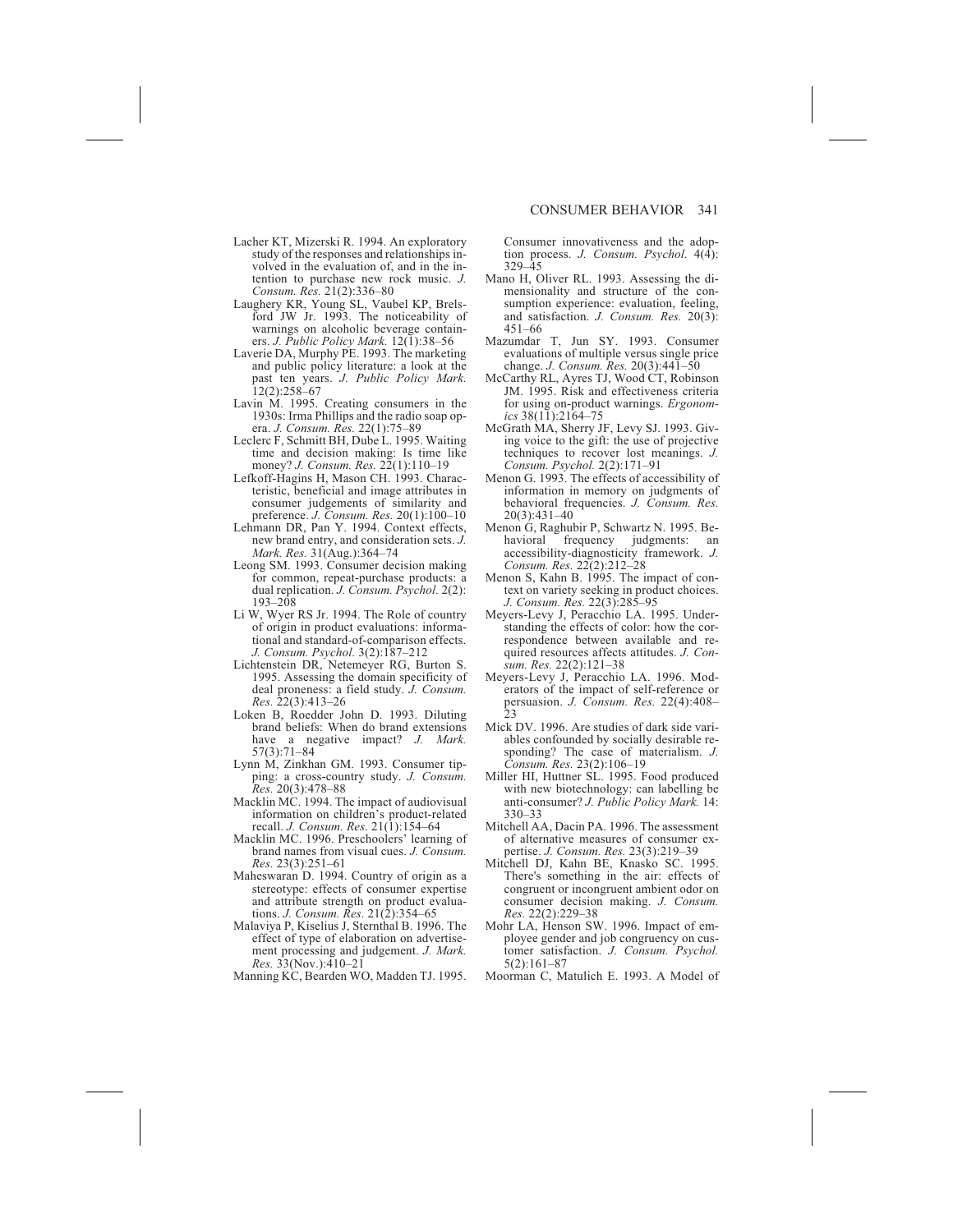consumers' preventive health behaviors: the role of health motivation and health ability. *J. Consum. Res.* 20(2):208–20

- Morris LA, Swasy JL, Mazis MB. 1994. Accepted risk and alcohol use during pregnancy. *J. Consum. Res.* 21(1):135–45
- Morwitz VG, Johnson E, Schmittlein D. 1993. Does measuring intent change behavior? *J. Consum. Res.* 20(1):46–61
- Morwitz VG, Pluzinski C. 1996. Do polls reflect opinions or do opinions reflect polls? The impact of political polling on voters' expectations, preferences, and behavior. *J. Consum. Res.* 23(1):53–67
- Murry JP Jr, Dacin PA. 1996. Cognitive moderators of negative-emotion effects: implications for understanding media context. *J. Consum. Res.* 22(4):439–47
- Muthukrishnan AV. 1995. Decision ambiguity and incumbent brand advantage. *J. Consum. Res.* 22(1):98–109
- Netemeyer RG, Burton S, Lichtenstein DR. 1995. Trait aspects of vanity: measurement and relevance to consumer behavior. *J. Consum. Res.* 21(4):612–26
- Nowlis SM, Simonson I. 1996. The effect of new product features on brand choice. *J. Mark. Res.* 33(1):36–46
- Oropesa RS. 1993. Female labor force participation and time-saving household technology: a case study of the microwave from 1978 to 1989. *J. Consum. Res.* 19(4): 567–79
- Ostrom A, Iacobucci D. 1995. Consumer trade-offs and the evaluation of services. *J. Mark.* 59(1):17–28
- Otnes C, Lowry TM, Kim YC. 1993. Gift selection for easy and difficult recipients: a social roles interpretation. *J. Consum. Res.* 20(2):229–44
- Park CW, Mothersbaugh DL, Feick L. 1994. Consumer knowledge assessment. *J. Consum. Res.* 21(1):71–82
- Patterson MJ, Hill RP, Maloy K. 1995. Abortion in America: a consumer-behavior perspective. *J. Consum. Res.* 21(4):677–94
- Pavia TM, Costa JA. 1993. The winning number: consumer perceptions of alphanumeric brand names. *J. Mark.* 57(3): 85–98
- Pechmann C. 1996. Do consumers overgeneralize one-sided comparative price claims, and are more stringent regulations needed? *J. Mark. Res.* 33(May):150–62
- Pechmann C, Ratneshwar S. 1994. The effects of antismoking and cigarette advertising on young adolescents' perceptions of peers who smoke. *J. Consum. Res.* 21(2):236–50
- Peracchio LA. 1993. Young children's proc-

essing of a televised narrative: is a picture really worth a thousand words? *J. Consum. Res.* 20(2):281–93

- Peracchio LA, Meyers-Levy J. 1994. How ambiguous cropped objects in ad photos can affect product evaluations. *J. Consum. Res.* 21(1):190–204
- Peracchio LA, Tybout A. 1996. The moderating role of prior knowledge in schemabased product evaluation. *J. Consum. Res.* 23(3):177–92
- Peter JP. 1992. Realism or relativism for marketing theory and research: a comment on Hunt's "Scientific Realism." *J. Mark.* 56(2):72–79
- Peter JP, Churchill GA Jr, Brown TJ. 1993. Caution in the use of difference scores in consumer research. *J. Consum. Res.* 19(4): 655–62
- Peterson RA. 1994. A meta-analysis of Cronbach's coefficient alpha. *J. Consum. Res.* 21(2):381–91
- Petty RE, Cacioppo JT. 1981. *Attitudes and Persuasion: Classic and Contemporary Approaches.* Dubuque, IA: Brown
- Pham TM. 1996. Representation and selection effects of arousal on persuasion. *J. Consum. Res.* 22(4):373–87
- Pollay RW, Mittal B. 1993. Here's the beef: factors, determinants, and segmentation in consumer criticism of advertising. *J. Mark.* 57(3):99–114
- Preston IL. 1995. Unfairness developments in FTC advertising cases. *J. Public Policy Mark.* 14(2):318–20
- Putsis WP, Srinivasan N. 1994. Buying or just browsing? The duration of purchase deliberation. *J. Mark. Res.* 31(3):393–402
- Raghubir P, Krishna A. 1996. As the crow flies: bias in consumers' map-based distance judgments. *J. Consum. Res.* 23(1): 26–39
- Raman K. 1994. Inductive inference and replications: a Bayesian perspective. *J. Consum. Res.* 20(4):633–43
- Ratneshwar S, Pechmann C, Shocker AD. 1996. Goal-derived categories and the antecedents of across-category consideration. *J. Consum. Res.* 23(3):240–50
- Richins ML. 1994. Special possessions and the expression of material values. *J. Consum. Res.* 21(3):522–33
- Robertson TS, Kassarjian HH, eds. 1991. *Handbook of Consumer Behavior.* Englewood Cliffs, NJ: Prentice Hall
- Rook DW, Fisher RJ. 1995. Normative influences on implusive buying behavior. *J. Consum. Res.* 22(3):305–13
- Rose RL, Miniard PW, Barone MJ, Manning KC, Till BD. 1993. When persuasion goes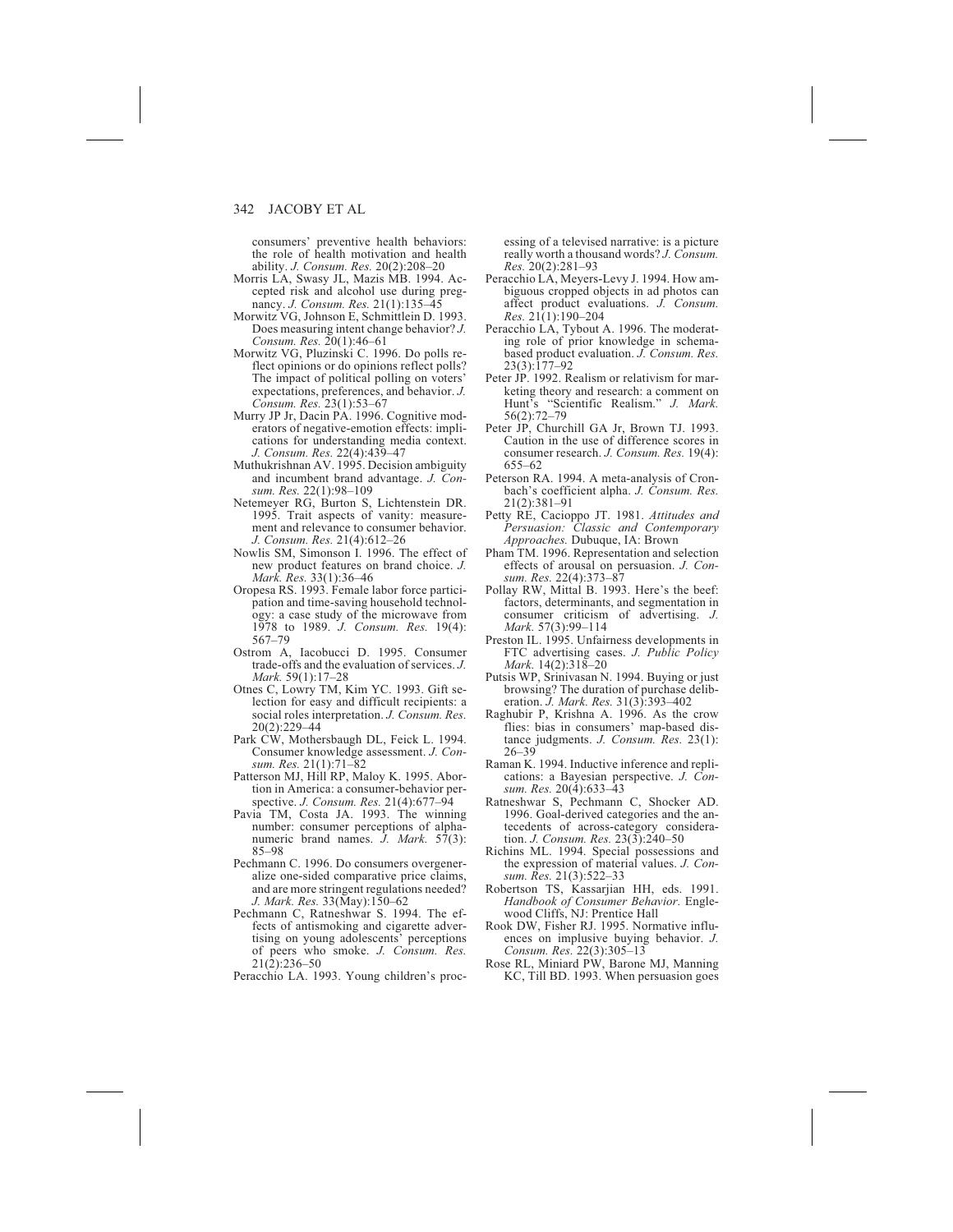undetected: the case of comparative advertising. *J. Mark. Res.* 30(3):315–30

- Ross WT Jr, Creyer EH. 1993. Interpreting interactions: raw means or residual means? *J. Consum. Res.* 20(2):330–38
- Roth MS. 1994. Enhancing consumer involvement in health care: the dynamics of control, empowerment, and trust. *J. Public Policy Mark.* 13(1):115–32
- Russo JE, Leclerc F. 1994. An eye-fixation analysis of choice processes for consumer nondurables. *J. Consum. Res.* 21(2): 274–90
- Sawyer AG, Lynch JG Jr, Brinberg DL. 1995. A Bayesian analysis of the information value of manipulation and confounding checks in theory tests. *J. Consum. Res.* 21(4):581–95
- Scammon DL, Li LB, Williams SD. 1994. Increasing the supply of providers for the medically underserved: marketing and public policy issues. *J. Public Policy Mark.* 13(2):35–47
- Schaninger CM, Danko WD. 1993. A conceptual and empirical comparison of alternative household life cycle models. *J. Consum. Res.* 19(4):580–94
- Schmidt FL. 1996. Statistical significance testing and cumulative knowledge in psychology: implications for training researchers. *Psychol. Methods* 1:115–29
- Schmitt BH, Pan Y, Tavassoli NT. 1994. Language and consumer memory: the impact of linguistic differences between Chinese and English. *J. Consum. Res.* 21(3): 419–31
- Schmitt BH, Tavassoli NT, Millard RT. 1993. Memory for print ads: understanding relations among brand name, copy, and picture. *J. Consum. Psychol.* 2(1):55–81
- Schouten JW, McAlexander JH. 1995. Subcultures of consumption: an ethnography of the new bikers. *J. Consum. Res.* 22(1): 43–61
- Scott LM. 1994. The bridge from text to mind: adapting reader-response theory to consumer research. *J. Consum. Res.* 21(3): 461–80
- Sen S, Morwitz VG. 1996. Consumer reactions to a provider's position on social issues: the effect of varying frames of reference. *J. Consum. Psychol.* 5(1):27–48
- Sethuraman R, Cole C, Jain D. 1994. Analyzing the effect of information format and task on cutoff search strategies. *J. Consum. Psychol.* 3(2):103–36
- Sherry JF Jr. 1991. Postmodern alternatives: the interpretive turn in consumer research. See Robertson & Kassarjian 1991, pp. 548–91
- Shimp TA, Hyatt EM, Snyder DJ. 1993. A critique of Darley and Lim's 'Alternative perspective.' *J. Consum. Res.* 20(3):496–501
- Simmons CJ, Bickart BA, Lynch JG. 1993. Capturing and creating public opinion in survey research. *J. Consum. Res.* 20(2): 316–29
- Simonson A. 1995. "Unfair" advertising and the FTC: structural evolution of the law and implications for marketing and public policy. *J. Public Policy Mark.* 14(2):  $321 - 27$
- Simonson A, Holbrook MB. 1993. Permissible puffery versus actionable warranty in advertising and salestalk: an empirical investigation. *J. Public Policy Mark.* 12(2): 216–33
- Simonson I, Nowlis SM, Simonson Y. 1993. The effect of irrelevant preference arguments on consumer choice. *J. Consum. Psychol.* 2(3):287–306
- Singh S, Mishra S, Bendapudi N, Linville D. 1994. Enhancing memory of television commercials through message spacing. *J. Mark. Res.* 31(3):384–92
- Sirsi AJ, Ward JC, Reingin PH. 1996. Microcultural analysis of variation in sharing of causal reasoning about behavior. *J. Consum. Res.* 22(4):345–72
- Smith RA, Lux DS. 1993. Historical methods in consumer research: developing causal explanations of change. *J. Consum. Res.* 19(4):595–610
- Smith RE. 1993. Integrating information from advertising and trial: processes and effect on consumer response to product information. *J. Mark. Res.* 30(May):204–19
- Sofaer S. 1994. Empowering consumers in a changing health care market: the need for information and the role of marketing. *J. Public Policy Mark.* 13(2):321–22
- Spangenberg ER, Crowley AE, Henderson PW. 1996. Improving the store environment: do olfactory cues affect evaluations and behaviors? *J. Mark.* 60(Apr.):67–80
- Spiggle S. 1994. Analysis and interpretation of qualitative data in consumer research. *J. Consum. Res.* 21(3):491–503
- Spreng RA, MacKenzie SG, Olshavsky RW. 1996. A reexamination of the determinant of consumer satisfaction. *J. Mark.* 60 (July):15–32
- Stern BB. 1993. Feminist literary criticism and the deconstruction of ads: a postmodern view of advertising and consumer responses. *J. Consum. Res.* 19(4):556–66
- Stern BB. 1994. Classical and vignette television advertising dramas: structural models, formal analysis, and consumer effects. *J. Consum. Res.* 20(4):601–15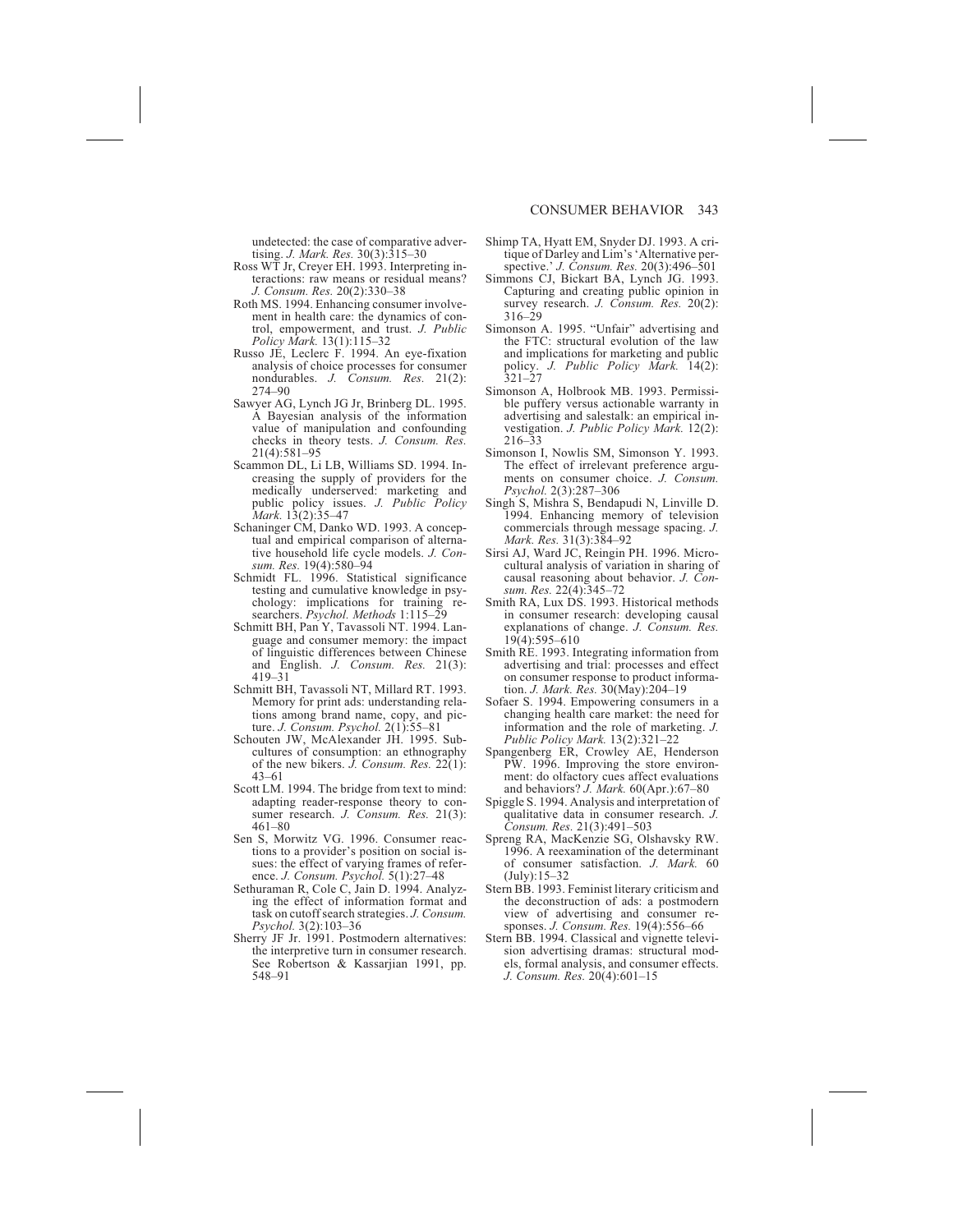- Stern BB. 1996. Deconstructive strategy and consumer research: concepts and illustrative exemplar. *J. Consum. Res.* 23(2): 136–47
- Stewart DW. 1995. Deception, materiality, and survey research: some lessons from Kraft. *J. Public Policy Mark.* 14(1):15–28
- Stewart DW, Martin IM. 1994. Intended and unintended consequences of warning messages: a review and synthesis of empirical research. *J. Public Policy Mark.* 13(1): 1–19
- Sudman S. 1995. When experts disagree: comments on the articles by Jacoby and Szybillo and Stewart. *J. Public Policy Mark.* 14(1):29–34
- Swinyard WR. 1993. The effects of mood, involvement, and quality of store experience on shopping intentions. *J. Consum. Res.*  $20(2):271-\bar{80}$
- Taylor CR, Taylor JC. 1994. Regulatory issues in outdoor advertising: a content analysis of billboards. *J. Public Policy Mark.* 13(1): 97–107
- Taylor S. 1994. Waiting for service: the relationship between delays and evaluations of service. *J. Mark.* 58(Apr.):56–69
- Taylor S, Tod P. 1995. Understanding household garbage reduction behavior: a test of an integrated model. *J. Public Policy Mark.* 14(2):192–204
- Tepper K. 1994. The role of labeling processes in elderly consumers' responses to age segmentation cues. *J. Consum. Res.* 20(4): 503–19
- Thaler R. 1985. Mental accounting and consumer choice. *Mark. Sci.* 4(Summer): 199–214
- Thompson CJ. 1996. Caring consumers: gendered consumption meanings and the juggling lifestyle. *J. Consum. Res.*  $22(4)$ : 388–407
- Tripp C, Jensen TD, Carlson L. 1994. The effects of multiple product endorsements by celebrities on consumers' attitudes and intentions. *J. Consum. Res.* 20(4):535–47
- Unnava HR, Burnkrant RE, Erevelles S. 1994. Effects of presentation order and communication modality on recall and attitude. *J. Consum. Res.* 21(3):481–90
- Viswanathan M. 1994. The influence of summary information on the usage of nutrition informaiton. *J. Public Policy Mark.* 13(1): 48–60
- Wallendorf M, Brucks M. 1993. Introspection in consumer research: implementation and

implications. *J. Consum. Res.* 20(3): 339–59

- Wansink B. 1994. Advertising's impact on category substitution. *J. Mark. Res.*  $31(Nov.):505-15$
- Wansink B. 1996. Can package size accelerate usage volume? *J. Mark.* 60(3):1–14
- Wansink B, Ray ML. 1996. Advertising strategies to increase usage frequency. *J. Mark.*  $60(1)$ :31–46
- Webster C. 1994. Effects of Hispanic ethnic identification on marital roles in the purchase decision process. *J. Consum. Res.* 21(2):319–31
- Webster C. 1996. Hispanic and Anglo interviewer and respondent ethnicity and gender: the impact on survey response quality. *J. Mark. Res.* 33(1):62–72
- Wells WD. 1993. Discovery-oriented consumer research. *J. Consum. Res.* 19(4): 489–504
- Wernerfelt B. 1995. A rational reconstruction of the compromise effect: using market data to infer utilities. *J. Consum. Res.* 21(4):627–33
- West PM, Brown CL, Hoch SJ. 1996. Consumption vocabulary and preference formation. *J. Consum. Res.* 23(2):120–35
- Wilkes RE. 1995. Household life-cycle stages, transitions, and product expenditures. *J. Consum. Res.* 22(1):27–42
- Williams JD, Qualls WJ, Grier SA. 1995. Racially exclusive real estate advertising: public policy implications for fair housing practices. *J. Public Policy Mark.* 14(2):  $225 - 44$
- Wooten DB. 1995. One-of-a-kind in a fall house: some consequences of ethnic and gender distinctiveness. *J. Consum. Psychol.* 4(3):205–24
- Wright AA, Lynch JG Jr. 1995. Communication effects of advertising versus direct experience when both search and experience attributes are present. *J. Consum. Res.* 21(4):708–18
- Yadav MS. 1994. How buyers evaluate product bundles: a model of anchoring and adjustment. *J. Consum. Res.* 21(2):342–53
- Zeithaml VA, Berry LL, Parasuraman A. 1996. The behavioral consequences of service quality. *J. Mark.* 60(Apr.):31–46
- Zufryden FS, Pedrick JH, Sankaralingam A. 1993. Zapping and its impact on brand purchase behavior. *J. Advert. Res.* 33(1): 58–66